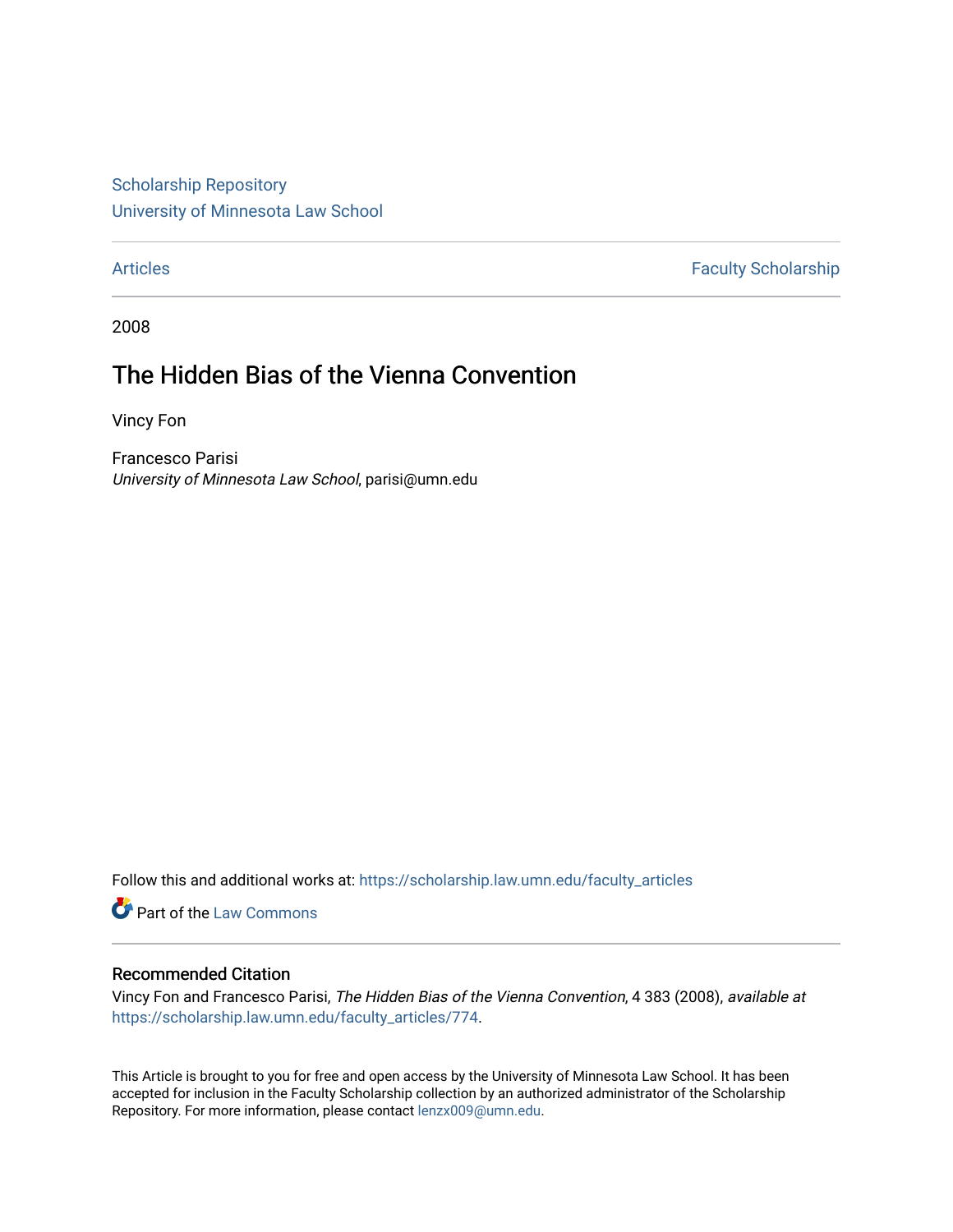## The Hidden Bias of the Vienna Convention on the International Law of Treaties

VINCY FON, FRANCESCO PARISI<sup>∗</sup>

 $\overline{a}$ 

*George Washington University; University of Minnesota* 

The process of treaty formation and reservations to multilateral treaties, enshrined in Articles 19-21 of the Vienna Convention on the Law of Treaties, establishes the principle that reservations are reciprocal. The treaty will be in force between a reserving state and a non-reserving state as amended by the reservation. Therefore a state that wants to exempt itself from a treaty obligation must let other nations escape that same burden. This paper presents an economic model of treaty formation and considers the effect of reciprocity on treaty ratifications among heterogeneous states. The model reveals that the Vienna Convention creates a strategic advantage for states with high costs and low benefits.

The regime governing treaty accession, ratification and reservations, introduced by the 1969 Vienna Convention, represents a change in international law. Prior to the Vienna convention, unilateral reservations introduced by states at the time of accession or ratification had to be accepted by all signatory states in order to become effective. To help facilitate multilateral agreements coming into force when signatory states introduce reservations at the time of accession or ratification, the Vienna Convention originated a more liberal approach to treaty reservations. If a state introduces a reservation, the treaty relationship between that state and any non-reserving state is modified according to the

<sup>∗</sup> We would like to thank Anthony D'Amato, Brett McDonnell, Eric Posner, Alan Sykes, Jide Nzelibe, David Weissbrodt and the participants to the Workshop in International Law and Economics at the University of Chicago, Law School, the Faculty Workshops at Northwestern University Law School and at the University of Minnesota Law School for valuable suggestions. We also thank Dan Milkove for his valuable comments, Catherine Sevcenko for her willingness to share her extensive knowledge of the literature, and an anonymous referee for his insightful comments. Vincy Fon: George Washington University, Department of Economics. E-mail: vfon@gwu.edu. Francesco Parisi: University of Minnesota Law School and Professor of Economics, University of Bologna. E-mail parisi@umn.edu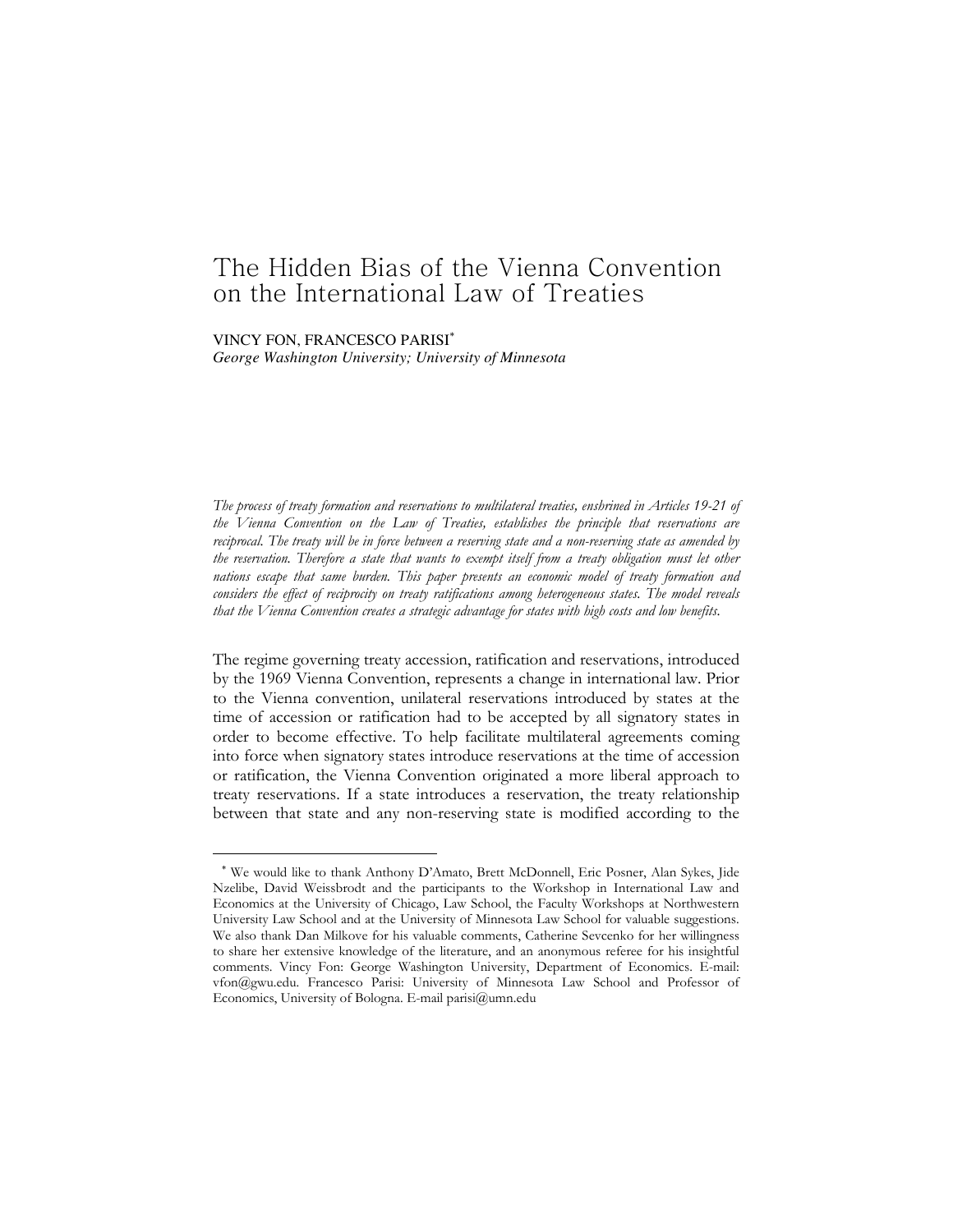scope of the reservation: the exception or limitation claimed by the reserving state applies equally to both states.<sup>1</sup>

In spite of this approach to reservations in the Vienna Convention, relatively few reservations are appended to multilateral treaties. The prevailing literature suggests that states value the integrity of the treaty more than their ability to tailor the agreement to their needs through the use of reservations.2 This paper suggests that in spite of the apparent neutrality of the reciprocity principle, a hidden bias of the Vienna Convention creates a systematic advantage for states with high costs and low benefits. The analysis sheds light on the troubled evolution of Article 21 of the Vienna Convention, and explains why at times economically disadvantaged states favored the reciprocity principle adopted by the Vienna Convention.

Section 1 of this paper discusses the rules governing the process of treaty reservation and the change brought about by the Vienna Convention on the Law of Treaties. Section 2 presents an economic model of treaty reservations to reveal the latent bias created by heterogeneous states under Article 21 of the Vienna Convention. Section 3 summarizes the main findings.

## 1. RESERVATIONS UNDER THE VIENNA CONVENTION OF THE LAW OF TREATIES

 $\overline{a}$ 

The Vienna Convention on the Law of Treaties provides the fundamental framework that governs modern treaty-making.3 For the most part it codifies preexisting customary practice governing the formation, entry into force, and interpretation of treaties, as well as the procedural rules for treaty administration.4 However, on the specific issue of treaty reservations, the Vienna Convention introduces a new regime which substantially changes preexisting international customary law.

<sup>&</sup>lt;sup>1</sup> The precise language of Article 21(1) of the Vienna Convention on the Law of Treaties follows: 1. A reservation established with regard to another party in accordance with articles 19, 20 and 23: (a) modifies for the reserving State in its relations with that other party the provisions of the treaty to which the reservation relates to the extent of the reservation; and (b) modifies these provisions to the same extent for that other party in its relations with the reserving State.

<sup>2</sup> Parisi (1998), Parisi and Ghei (2003), and Parisi and Sevcenko (2003) suggest that the reciprocal effects of unilateral reservations introduced by Article 21 (1) of the Vienna Convention create a valuable constraint against strategic reservations.

<sup>&</sup>lt;sup>3</sup> The Vienna Convention on the Law of Treaties concluded May 23, 1969 and entered into force Jan. 27, 1980, culminating an effort which began in 1949. Vienna Convention on the Law of Treaties, 1155 U.N.T.S.

<sup>4</sup> The Vienna Convention combines codification of customary international law and creation of new legal norms through progressive development, although the line between the two is not necessarily clear.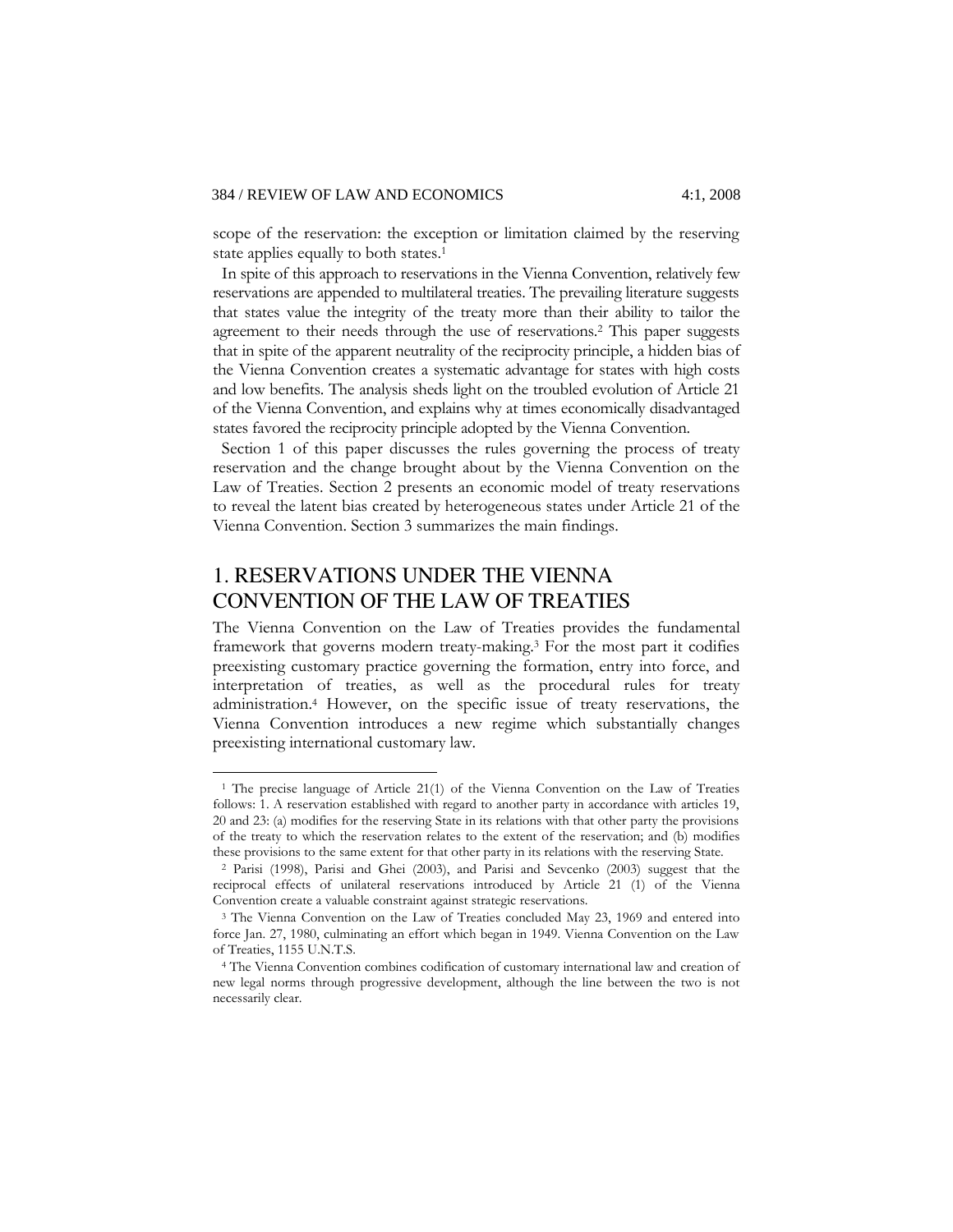## 1.1. RESERVATIONS TO A TREATY UNDER PRIOR CUSTOMARY INTERNATIONAL LAW

A fundamental premise of international law is that a state cannot be bound to a treaty rule without its consent. The traditional unanimity rule requires all states to adopt the text of a multilateral treaty. This ensures that no state participating in treaty negotiations is bound by any treaty or part of a treaty that it finds unacceptable, and any treaty coming into force has the clear backing of all its constituent parties, laying a strong foundation on which to build compliance. Until the late nineteenth century, this consent principle also strictly applied to the process of treaty accession, ratification, and reservation.5 The rule governing unilateral reservation closely followed the principles of private contract law adopted by most legal systems. A state reservation to a treaty was construed as a unilateral amendment of the original agreement which should not be effective against other parties without their consent. Unanimous consent for the admissibility of treaty reservations was then regarded as the logical corollary of the unanimous consent requirement for treaty formation.

Strict application of the unanimity rule gradually started to lose support in the post World War I era. Under this regime a state not wishing to ratify a particular treaty provision had the limited choice of accepting the treaty as a whole or not being a party to the entire agreement. The leading European nations continued to support the rule that a state cannot attach a reservation to a treaty unless all parties agree to it. Other nations, however, began to recognize that the unanimity principle for treaty reservations could become unworkable in a world characterized by broader participation of international actors, such as that which followed the First World War and the establishment of the League of Nations. Multilateral agreements involved growing numbers of nations, thus increasing the difficulties and costs of treaty negotiation. This brought about a need for flexible rules that could facilitate the formation of multilateral agreements even in the face of reservations in the ratification of treaties by signatory states. An important event that opened the door to the modern formulation of Article 21 is India's 1959 request for accession to the Inter-Governmental Maritime Organization, which it originally submitted in

DOI: 10.2202/1555-5879.1277

<sup>5</sup> Malkin (1926:141-162) provides numerous examples of how the unanimity principle developed through the practice of states in the formation and ratification of international treaties, with reference to the International Sanitary Conventions held in Venice in 1892, Dresden in 1893, and Paris in 1894. Sinclair (1984:55) provides an additional example of strict application of the unanimity principle in various pre-World War I treaties, as shown by the opposition to unilateral reservations in the Hague Peace Conference of 1899.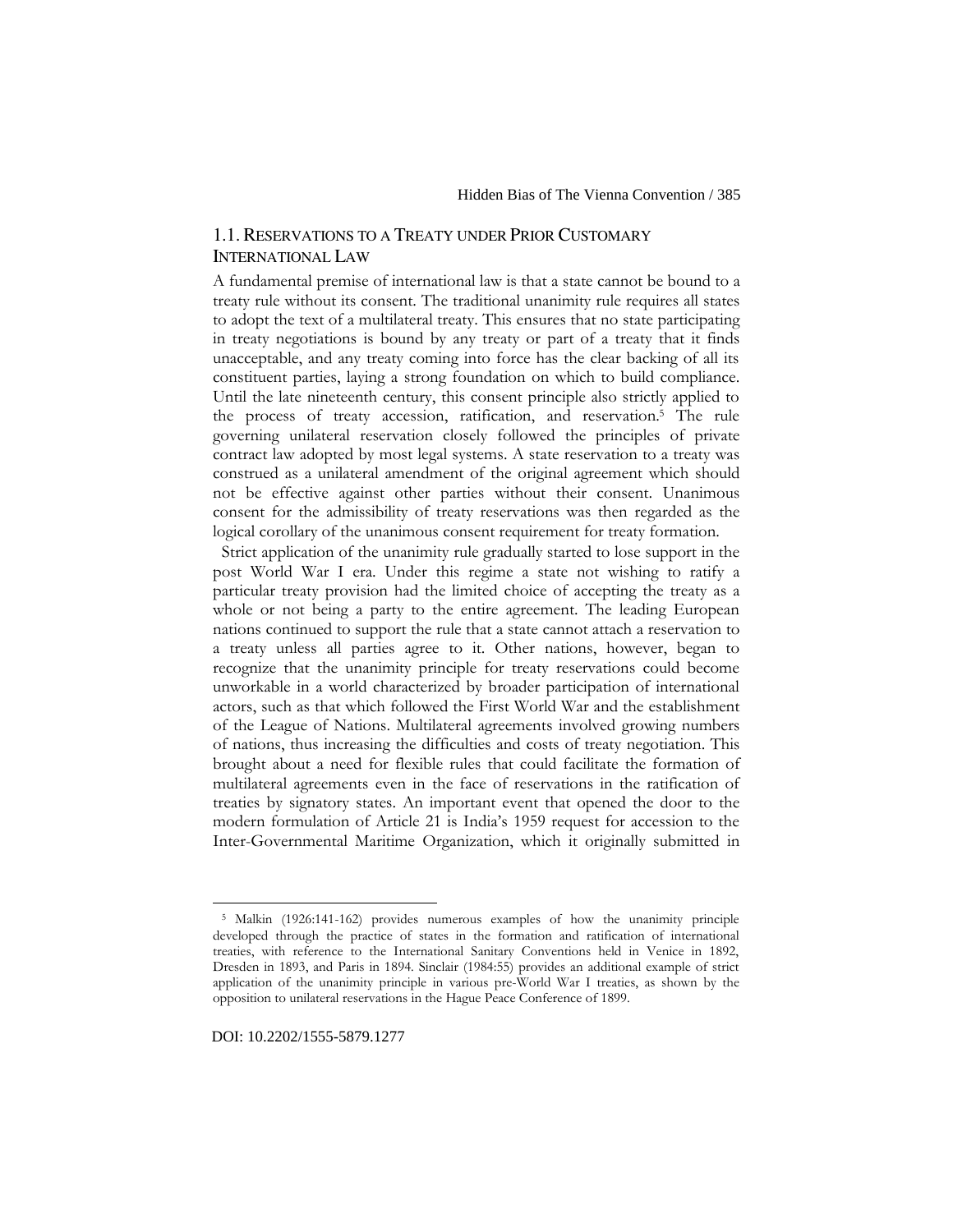1948. The Secretary General wanted to apply the unanimity rule.6 India's specific case was resolved in the General Assembly's Resolution 1452 (XVI). The Indian addendum to its ratification was labeled a "policy declaration," avoiding a clash with the unanimity rule.7

There was no easy solution to the problem of reservations to international treaties. While some leeway for reservation was recognized necessary, the question was left open on how to limit its scope. The ability to introduce unilateral reservations without requiring consent from other states would unfairly tip the balance in favor of reserving states. In turn, this would trigger a strategic and frequent use of reservations, which would undermine the stability of treaty agreements. On the other hand, the very existence of a treaty agreement should not be discouraged by excessively strict rules on reservations. International rules on treaty formation should foster treaty preservation and avoid situations where a minor disagreement over some technical provision undermines the treaty as a whole.

## 1.2. THE ORIGINS OF ARTICLE 21 OF THE VIENNA CONVENTION

One of the most difficult issues to resolve during negotiations of the Vienna Convention was finding an appropriate balance between flexibility and stability in treaty formation.<sup>8</sup> While remaining faithful to the general principle of *pacta* sunt servanda (agreements must be kept), the Vienna Convention (Articles 19-23) addressed unilateral reservations by moving away from the unanimity principle and appealing to the concept of reciprocity, a basic and universally accepted principle of international law.9 This effectively balanced the conflicting needs for flexibility and integrity that surfaced during the previous reservations regime.10 The argument for a more liberal regime rested on the possibility that most reservations would not incorporate substantive changes to

<sup>6</sup> Documentation is available at GAOR, 14th session, annexes, a.i. 65 (1959). The position of India is described in A/4188 and that of the Secretary General in A/4235. The debate revealing the different positions of states on the issue of reservations is available at A/4311 paras 5-24.

<sup>7</sup> According to Rosenne (1989), "the 1959 debate in the General Assembly is important for its strong reaffirmation that there was to be no return to the absolute unanimity practice in any guise," although no further movement forward occurred until the Waldock Commission of 1962. 8 For a more extensive description of the development of the regime of treaty reservations from the 19th century to the adoption of the Vienna Convention on Treaties, see Sinclair (1984)

and Rosenne (1989). 9 Reciprocity is the foundation of diplomatic immunity, the laws of war, and a mechanism for dealing with breaches of treaty provisions. For a general analysis of reciprocity in international

law, see Parisi and Ghei (2003).

<sup>&</sup>lt;sup>10</sup> The difficulty of finding a viable solution to this issue is evidenced by the debate and work that preceded the Vienna Convention. For further historical analysis, see Parisi and Sevcenko (2003).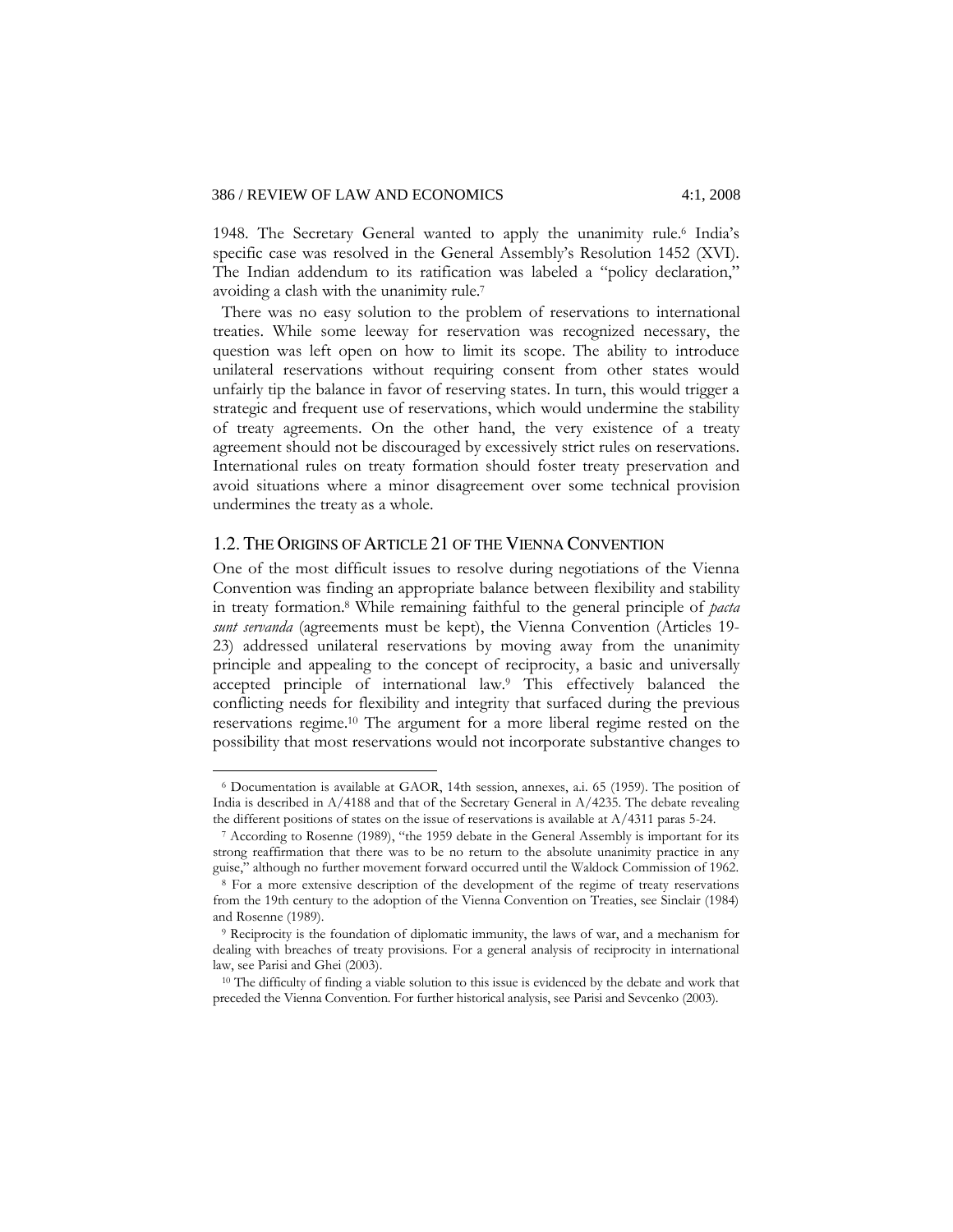treaties, but would be triggered by incompatibilities of procedural or jurisdictional provisions of the treaty with constitutional or administrative rules of the signatory states. Allowing reservations in such cases would allow states to participate in certain multilateral treaties where they otherwise would not.

The Vienna Convention concerning reservations (Articles 19-23) represent an innovation in preexisting international customary law. It defines a reservation as "a unilateral statement, however phrased or named, made by a State when signing, ratifying, accepting, approving or acceding to a treaty, whereby it purports to exclude or to modify the legal effect of certain provisions of the treaty in their application to that State." Article 19 allows states to include reservations in their acceptance of treaty obligations, unless the treaty itself expressly forbids reservations, or the reservation is incompatible with the object and purpose of the treaty. Article 20 outlines the circumstances under which reservations must be accepted by the other parties; if a state does not object to a reservation from another state within a set amount of time, its silence is construed as tacit acceptance. An objection to a reservation does not, however, preclude entry into force of treaty between two states. Rather, Article 21 allows states to tailor relations between them through the mechanism of reciprocity.

The reciprocal effects of unilateral reservations provide protection against strategic reservations. Unilateral reservations under Article 21 become a "doubleedged sword," as other states are also exempt from treaty obligations to the extent of the reservation. Given reciprocal effects of reservations against the reserving state and the applicability of the original treaty obligation between non-reserving states in their relations with one another, Article 21 often leads a multilateral treaty obligation into a network of fragmented bilateral treaty obligations.

### 1.3. TREATY RESERVATIONS UNDER THE VIENNA CONVENTION

Under Article 14 of the Vienna Convention, a treaty subject to ratification does not become binding until after it is approved by the legislature. Under Article 15 accession is the means by which a state becomes a party to an existing treaty to which it is not an original signatory. The Vienna Convention allows states who ratify or accede to a treaty to introduce reservations on specific provisions via unilateral statements. With a reservation, a state can omit or modify treaty provisions, thus excluding itself from certain terms of the treaty or varying the legal effect of such terms. The treaty, as modified by the reservation, enters into force between the reserving state and states that do not object to the reservation. As for states who do not accept the reservation, neither the reserving state nor the non-reserving states are bound by *omitted* provisions. The objecting state may also declare the entire treaty not in force between the two countries. Further, non-reserving states remain bound to the original treaty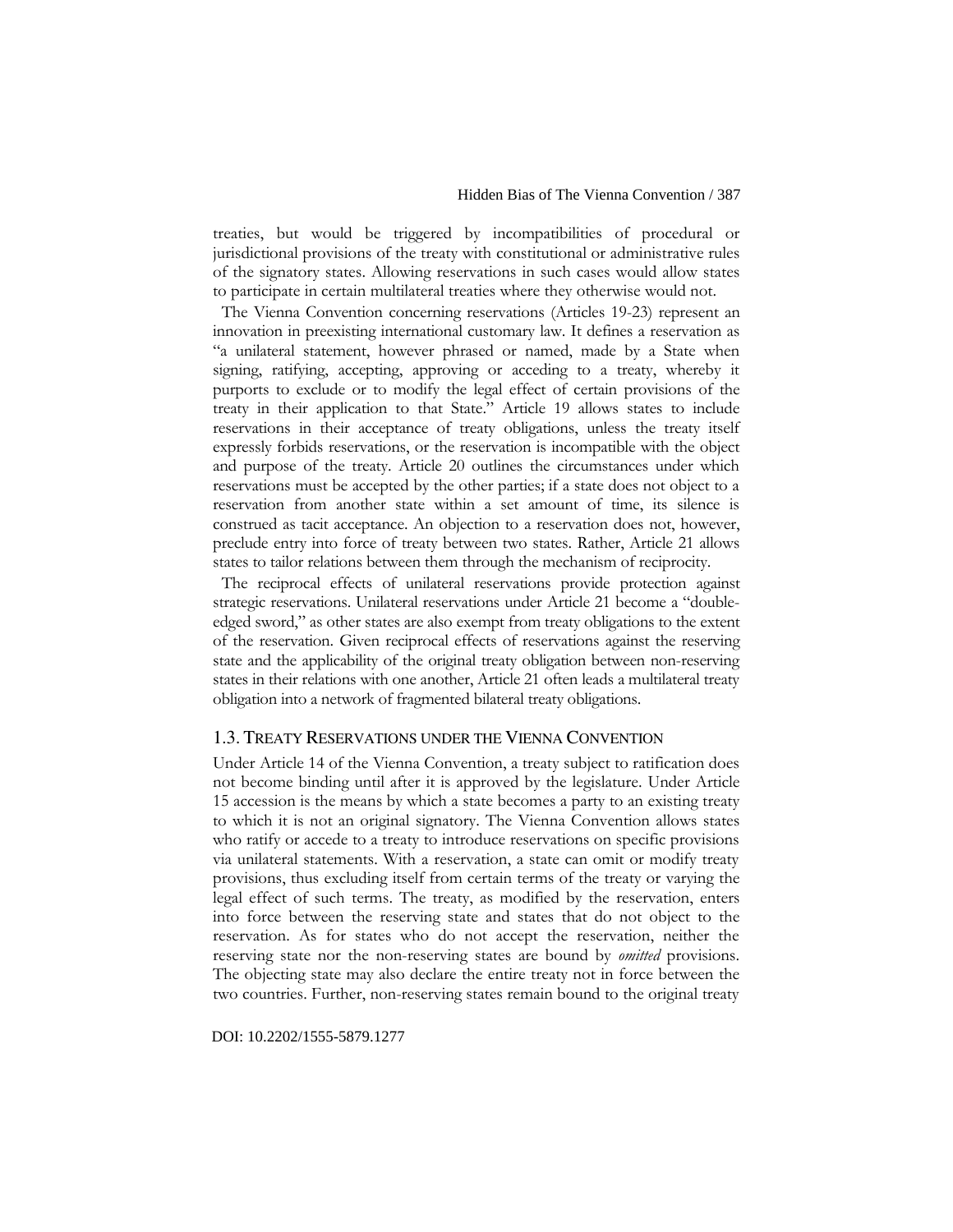provision in their relations with one another. Similarly, modified provisions apply to all bilateral relations of the reserving state with a non-reserving state, while the original treaty provision governs the relations among non-reserving states.

Although not explicitly specified in the Vienna Convention, the mechanism of treaty reservation should permit more than one state to introduce reservations to the treaty. In a stylized setting in which several states can introduce reservations to the same treaty provision with a single dimension of commitment, the effects of the states' reservations should be distinguished as follows: (i) reserving states are bound to the treaty as modified by their respective reservations in their relations with non-reserving states; (ii) reserving states are bound to the treaty as modified by the greater of the reservations in their relations with one another; and (iii) non-reserving states are bound by the original treaty in their relations with one another.11

## 2. TREATY RESERVATIONS AMONG HETEROGENEOUS STATES

 $\overline{a}$ 

Articles 19-21 of the Vienna Convention consider the effect of a state's reservations in a multilateral treaty setting.12 As discussed earlier, when a state introduces a reservation to a treaty at the time of accession or ratification, it creates multiple bilateral implications and transforms the unilateral reservation into multiple bilateral changes in treaty content. The treaty is modified by the reservation between the reserving state and non-reserving states. Between the reserving state and another reserving state, the treaty is modified by the lower level of ratification agreed to by these two states. Lastly, unilateral reservations do not prejudice application of the original treaty provisions among nonreserving states.

The multiplicity of bilateral effects created by unilateral reservations to a treaty makes it necessary to first study how reservations affect interactions between two states, taking the underlying treaty as exogenous. Consider the

<sup>&</sup>lt;sup>11</sup> The proposition that reserving states are bound to the treaty as modified by the greater of the reservations follows from the reciprocal effects of reservations under Article 21 (1)(b) whenever the level of treaty ratification is single-dimensional (e.g., level of abatement, expenditures in enforcement).

<sup>12</sup> Reservations have no reason to exist in a simple two-country setting with a single dimension of treaty commitment. States negotiating in this environment know that reservations are possible and therefore negotiate substantive terms of the treaty, excluding the opportunity for later unilateral reservations. This makes the final terms more transparent, ensuring that neither side is surprised by the other's reservations. For this reason, Vienna Convention Article 20(4)(c) implies that unilateral reservations are not allowed in a bilateral treaty.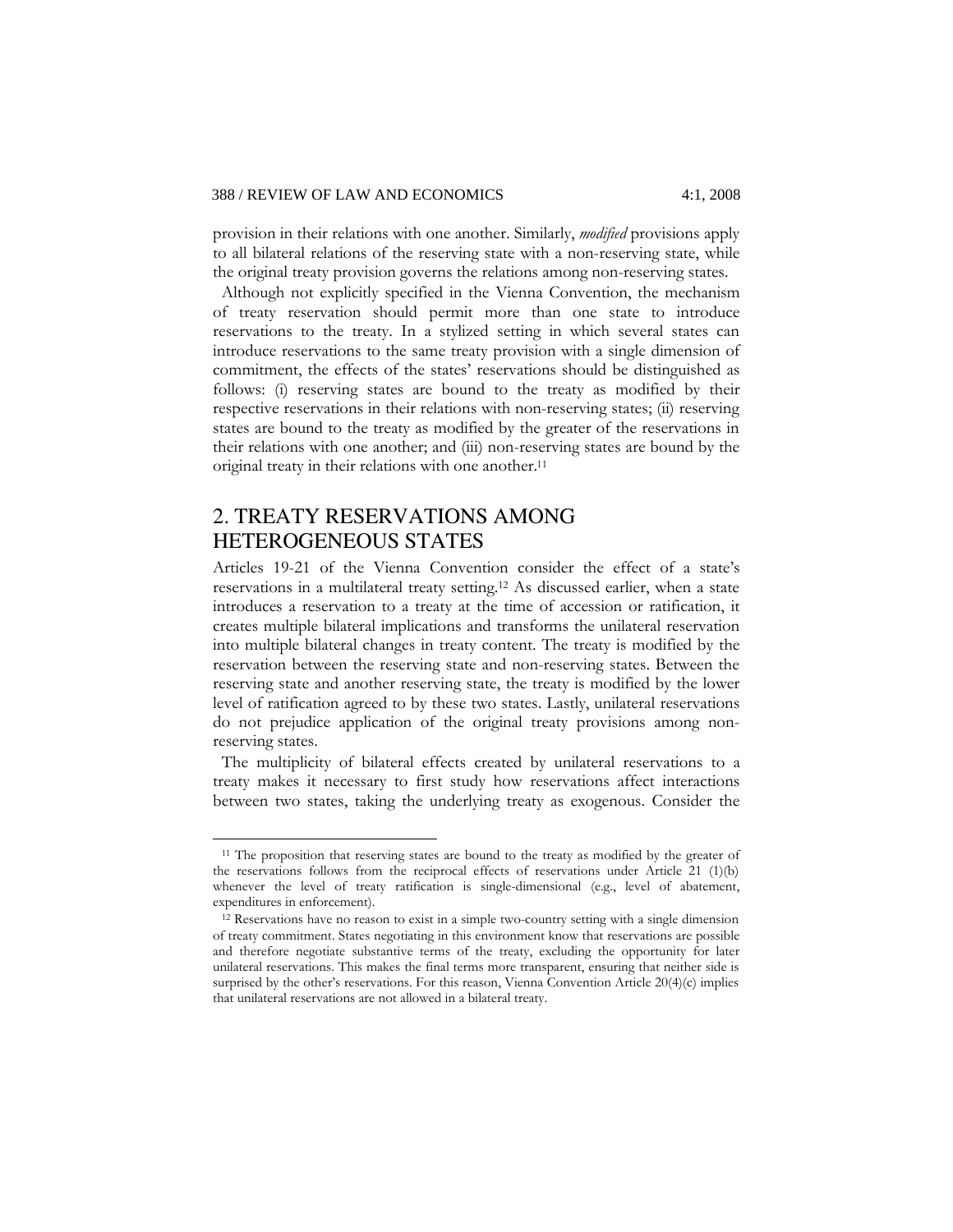impact of unilateral reservations between any two states who are parties to a multilateral treaty. This serves as a building block for subsequent analysis of the multilateral effects of unilateral reservations, where more than one state introduces reservations.13 We consider heterogeneous states facing different cost-benefit ratios from treaty implementation. These different cost-benefit ratios can be interpreted as the states' respective comparative advantage in international cooperation. For example, poorer or developing nations may face higher cost-benefit ratios in treaty implementation, or the well-being of large and powerful nations may depend less critically on international cooperation.

## 2.1. BILATERAL INTERACTION BETWEEN STATES *H* AND *L*

To study the bilateral effects of unilateral reservations in a multilateral treaty, consider two representative states  $H$  and  $L$ . Each state benefits from the other state's acceptance and ratification of the treaty, and incurs costs when ratifying the treaty and undertaking obligations toward the other state. Although the Vienna Convention applies to both accession and ratification of treaties, we refer to the ratification choice as a strategy variable and denote it as *s*, where *s* ∈[0,1]. Ratifying states can accept treaty obligations in full or introduce limitations in the form of unilateral reservations. Higher levels of *s* imply greater willingness of the state to ratify and undertake treaty obligations. A reservation creates a discrepancy between the original treaty obligation and the ratified treaty obligation. A larger reservation (indicated by a smaller value of *s*) implies a lower level of ratification of the treaty. The level of ratification strategy extended from state  $H(L)$  to state  $L(H)$  is denoted by  $s_H(s_L)$ .

The benefit enjoyed by state  $H$  from  $s_L$ , the ratification level of the treaty by state  $L$ , is  $b_H s_L$ .<sup>14</sup> The cost incurred by state  $H$  for its chosen level of ratification  $s_H$  is  $a_H s_H^2$ . The payoff for state  $H$  from entering into a treaty relationship with state L is then given by  $P_H^L = b_H s_L - a_H s_H^2$  $P_H^L = b_H s_L - a_H s_H^2$ .<sup>15</sup> We assume that  $b_H > a_H$  so that some positive level of treaty ratification is preferred to

<sup>13</sup> The multilateral problem facing an individual state can be viewed as the aggregation of multiple bilateral problems faced by the state. Thus, the bilateral problem is the typical problem confronting a representative state in a multilateral treaty relationship.

<sup>14</sup> This model is adopted from the asymmetric nonlinear model developed in Fon and Parisi (2003a). The functional forms of benefits and costs ensure that marginal cost eventually exceeds marginal benefit. It is assumed that marginal benefit is constant and that marginal cost is increasing.

<sup>&</sup>lt;sup>15</sup> The subscript refers to the state. The superscript  $L$  is redundant here but this notation makes it easier to generalize when each state interacts with more than one state.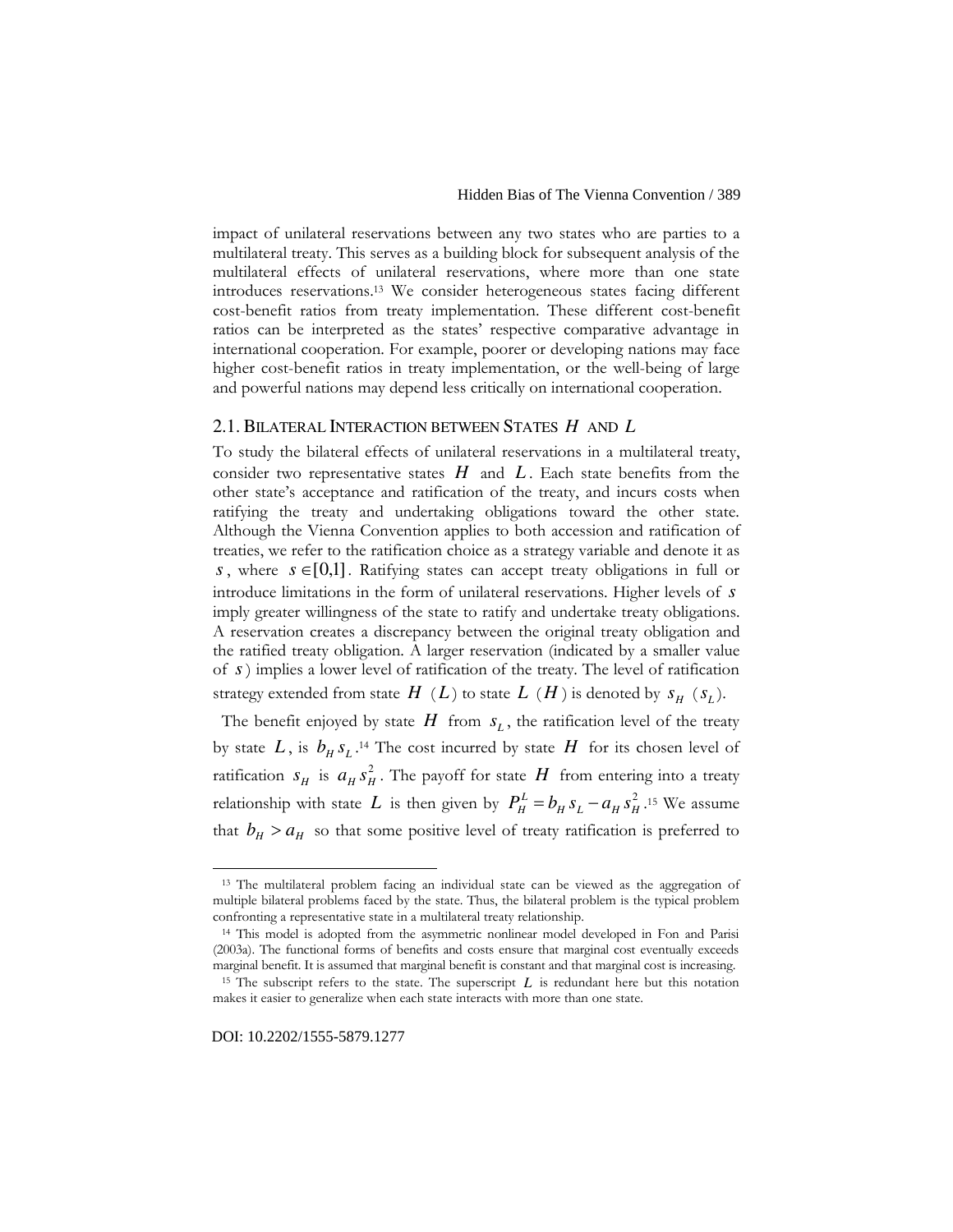no treaty ratification. Likewise, the payoff for state *L* when entering into a treaty relationship with state *H* is  $P_L^H = b_L s_H - a_L s_L^2$  $P_L^H = b_L s_H - a_L s_L^2$  where  $b_L > a_L$ .

For now, assume that state  $H$  chooses a level of ratification expecting *unconditional reciprocity* from state  $L$  through the treaty. That is, state  $H$  expects state *L* to ratify the treaty at the same level:  $s_L = s_H$ . Confronted with the problem to maximize  $b_H s_H - a_H s_H^2$ , state *H* chooses ratification level  $s'_H = b_H/2a_H$ . Likewise, assuming that state *H* reciprocates the level of ratification, state *L* chooses  $s'_{L} = b_{L}/2a_{L}$  to maximize  $b_{L}s_{L} - a_{L}s_{L}^{2}$ . Thus, if both countries assume unconditional reciprocity the optimal levels of ratification are:

(1) 
$$
s'_H = b_H/2a_H
$$
 and  $s'_L = b_L/2a_L$ 

If states were allowed to introduce unilateral reservations without the reciprocity effect created by Article 21, they could choose any ratification level lower than the existing treaty obligation. Each state is tempted to reduce the level of treaty ratification and take advantage of the other state's compliance with higher levels of treaty obligations. The resulting level of ratification for state *H* is  $s_H = 0$  since  $s_H = 0$  maximizes  $P_H^L = b_H s_L - a_H s_H^2$  $P_H^L = b_H s_L - a_H s_H^2$  given any  $s_L$ . Likewise, the level of ratification for state *L* is  $s_L = 0$  given any  $s_H$ . Thus, without the reciprocity constraint imposed by Article 21, the Nash equilibrium is  $(s_H = 0, s_L = 0)$ . This constitutes a prisoner's dilemma since both states would benefit by settling on a positive level of treaty ratification.

The reservation mechanism set forth by the Vienna Convention has two important characteristics. One is reservation itself - a state may ratify or accede to a treaty while choosing a level of obligation lower than that specified in the original treaty. The second is that reservations have reciprocal effects under Article 21. Combining these two factors, consider the conditional reciprocity problem that a state confronts. If the level of ratification of the other state is below the treaty obligation  $s_T$ , given reciprocity, a state expects that the smaller level of ratification chosen by the two states becomes the binding level of reservation.

In particular, assume that state *L* introduces a reservation level of ratification less than the treaty obligation:  $s_L \leq s_T$ . The problem confronting state *H*, given the reciprocal effects of the introduced reservation, depends on whichever state chooses the smaller ratification level: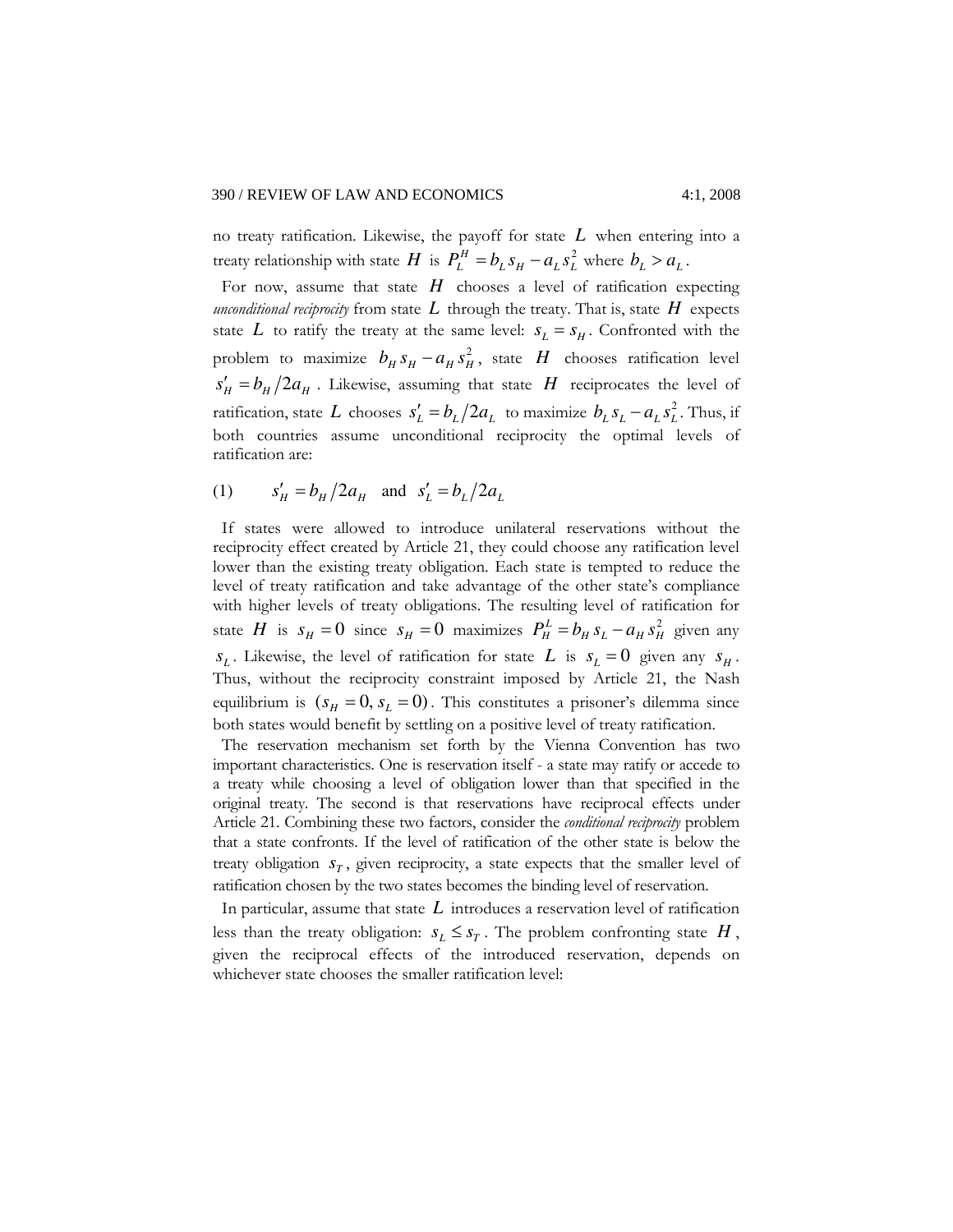Hidden Bias of The Vienna Convention / 391

(2) 
$$
\max_{s_H} \ \pi_H^L = \begin{cases} b_H s_H - a_H s_H^2 & \text{if } s_H \le s_L \\ b_H s_L - a_H s_L^2 & \text{if } s_H \ge s_L \end{cases} \text{ given } s_L \le s_T
$$

Recall that the optimal level of treaty ratification with unconditional reciprocity is  $s'_H$ . Suppose that state L chooses a level of ratification  $s_L$  that is less than the privately optimal  $s'_{H}$  for state *H*. While state *H* desires a higher level of mutual treaty obligation, the best it can do is to take advantage of the reciprocal effect of state *L*'s reservation and invoke the same level of reservation. If instead state  $L$  chooses a level of ratification  $s_L$  greater than the privately optimal  $s'_H$  for state  $H$ , then state  $H$  is better off choosing  $s'_H$ and will not agree to a ratification level higher than  $s'_H$ . Hence, given the ratification level  $s_L$  and reciprocity induced by Article 21, the reaction function of state  $H$  can be written as follows:

$$
(3) \qquad s_H = \begin{cases} s_L & \text{if } s_L \le s_H', \ s_L \le s_T \\ s_H' & \text{if } s_H' \le s_L, \ s_L \le s_T \end{cases}
$$

Likewise, assuming  $s_H \leq s_T$  and given the ratification level  $s_H$ , the reaction function of state *L* under reciprocal reservation is given in the following:

$$
(4) \qquad s_L = \begin{cases} s_H & \text{if } s_H \le s_L', \ s_H \le s_T \\ s_L' & \text{if } s_L' \le s_H, \ s_H \le s_T \end{cases}
$$

Assume that state  $H$  is the high-cost state, with a cost-benefit ratio higher than the low-cost state  $L: a_H/b_H > a_L/b_L$ . Given that state H is higher cost, the optimal levels of ratification under unconditional reciprocity satisfy  $s'_H < s'_L$ . That is, the high-cost state's choice with unconditional reciprocity is always lower than the low-cost state's choice.

If a state's optimal level of ratification under unconditional reciprocity exceeds the level of obligation under the original treaty, the state has no opportunity to introduce an over-provision and becomes a non-reserving state. On the other hand, if the state's optimal level of ratification under unconditional reciprocity is less than the treaty level of obligation, the state is reluctant to ratify the treaty in full, choosing to introduce a reservation and become a reserving state. With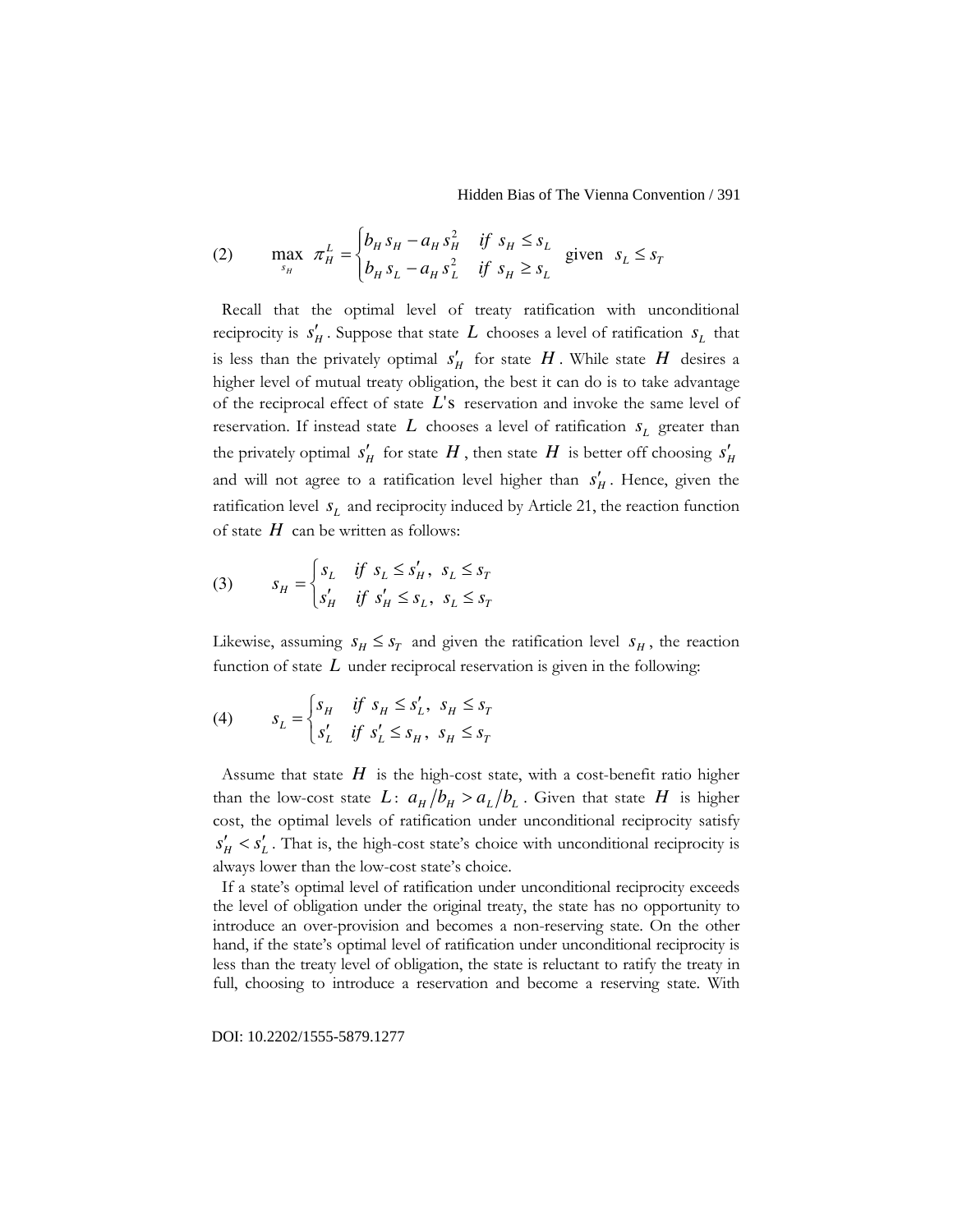unconditional reciprocity, the high-cost state  $H$  always selects a lower ratification level than the low-cost state and thus is more likely to be the reserving state for any treaty obligation. More generally, given any treaty obligation  $s_T$ , if  $s'_H < s_T \leq s'_L$ , state *H* is a reserving state and state *L* is a non-reserving state. If  $s'_H < s'_L < s_T$ , then both states are reserving states. Finally, if  $s_T \leq s_H' < s_L'$ , then *H* and *L* are both non-reserving states.

## 2.2. TREATY RATIFICATIONS IN A BILATERAL EQUILIBRIUM

Under the reciprocity regime dictated by Article 21 of the Vienna Convention, within the range of mutually agreeable levels of treaty ratification, each state realizes that higher levels of mutual obligation are better than lower levels and chooses accordingly. Thus, if there are multiple mutually acceptable equilibria under reciprocity, the highest level of mutual ratification will be chosen.16 Depending on the relative magnitudes of  $s'_H$ ,  $s'_L$ , and the content of the original treaty obligation  $s<sub>r</sub>$ , each state might make reservations or ratify the treaty in full. Consider the alternative cases in turn.

Case i: Bilateral reservations happen when the two states prefer lower levels of obligation than that specified in the original multilateral treaty  $(s'_H < s'_L < s_T)$ . Figure 1 shows the reaction functions of the two states. From the viewpoint of state *H* , if state *L* prefers too low a level of ratification, the best it can do is to adopt the same level of ratification:  $s_H = s_L$ . If the opponent state chooses too high a level of ratification, state *H* will not be forced to ratify at any level higher than its private optimum:  $s_H = s'_H$ . The reaction function of state *H* first follows the 45-degree line, and then becomes horizontal. Likewise, the reaction function of state *L* first follows the 45-degree line, and then becomes vertical. Both reaction functions stop at the level specified in the treaty  $S_T$ . With these reaction functions, the highest level of ratification mutually agreeable to the states  $s'_{H}$  is the equilibrium ratification level for the two states.

-

<sup>16</sup> We appeal to the intuitive criterion as formulated by Cho and Kreps (1987) and Rasmusen (1989) to assume that among multiple equilibria, the parties always coordinate towards the equilibrium that is mutually preferred by the players.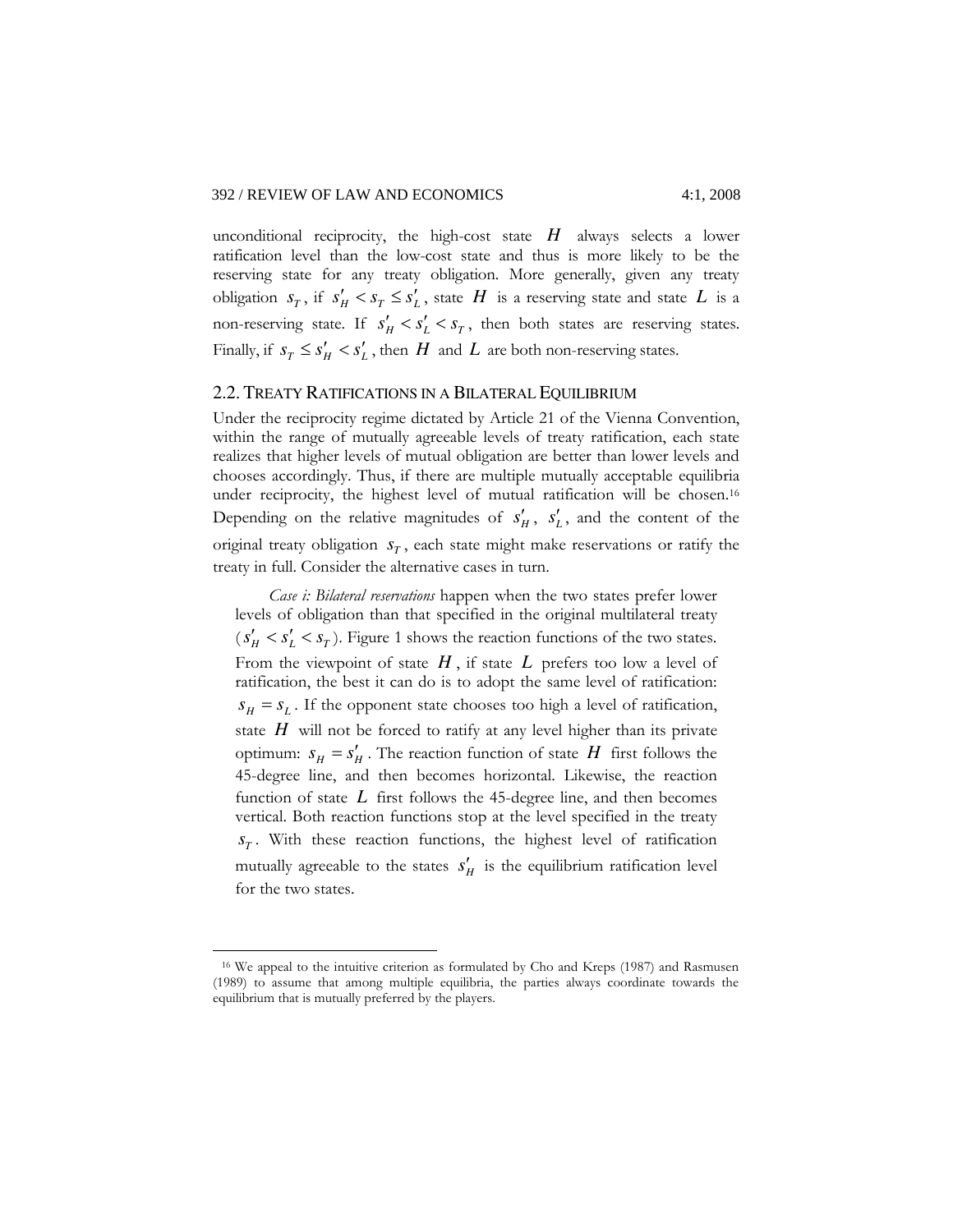

**Figure 1:** *Bilateral Reservation Strategies - Equilibrium ratification: sH*′

*Case ii: Unilateral reservation* takes place when one state (state  $H$ ) prefers a level of obligation lower than the treaty specification, while the other state (state  $L$ ) is content with the treaty as originally formulated:  $s'_H < s_T < s'_L$ . Figure 2A shows that the reaction function for state *H* is similar to that in case  $i$ , while the reaction function for state  $L$  no longer has a kink because state *L* prefers too high a level of ratification. Given these reaction functions, the equilibrium ratification level for both states is again  $S'_H$ .

Case iii: No reservation occurs when both states prefer high levels of ratification:  $s_T < s'_H < s'_L$ . Figure 2B shows the reaction functions for both states. In this case, both states ratify the treaty in full and the equilibrium level of ratification for both states is consistent with the original treaty obligation  $s<sub>r</sub>$ .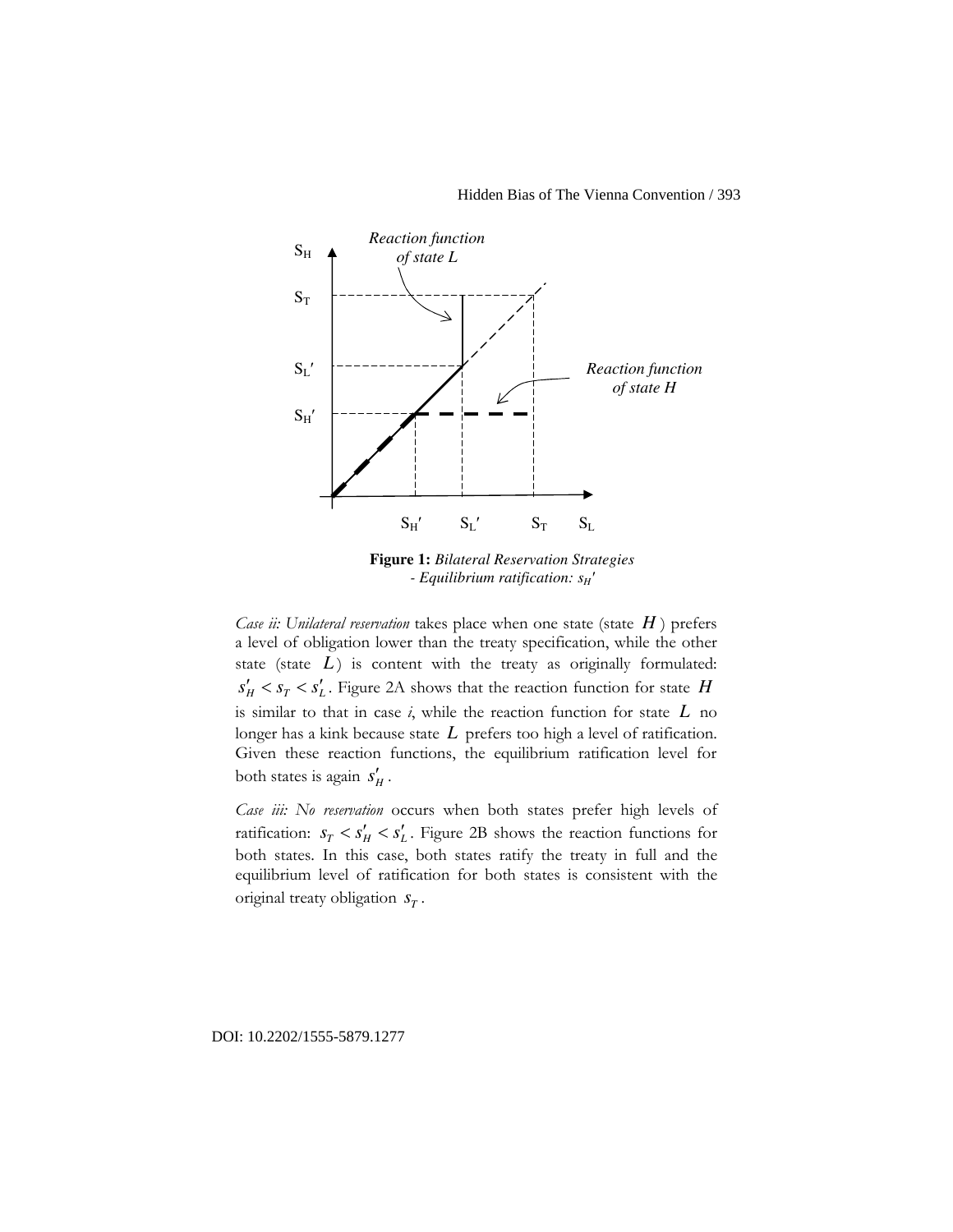

## 2.3. DISTRIBUTIVE EFFECTS OF BILATERAL RECIPROCITY UNDER ARTICLE 21

We now examine the distributive effects of the reservation process introduced by Article 21 of the Vienna Convention on the two representative states. We concentrate on the asymmetric impact of reservations subject to the reciprocity regime, comparing the outcome induced by Article 21 to the preexisting regime in which no unwanted reservations could be introduced. Following the same order of presentation, we investigate the effects in each case.

Case A. Bilateral reservations: *H* and *L* are both reserving states. As observed before, whenever the original treaty specifies a high obligation such that  $s'_H < s'_L < s_T$ , both states introduce reservations to the treaty and reach a level of mutual ratification  $s'_H$ . Since  $s'_H$  maximizes the payoff function for state  $H$  under unconditional reciprocity, state  $H$  is better off after the ratification process than under any other level of treaty obligation. It is not clear whether state *L* is better off or worse off after ratification. Recall that  $s'$  maximizes the payoff function under unconditional reciprocity for state *L*. The relationships  $s'_H < s'_L < s_T$  imply that  $s'_H$ falls on the left hand side of the maximum and  $S_T$  falls on the right hand side of the maximum of the payoff function. Thus, the move from the original treaty obligation  $s<sub>r</sub>$  to the lower ratification level chosen by the other state can either improve or worsen state *L* 's welfare. Thus, when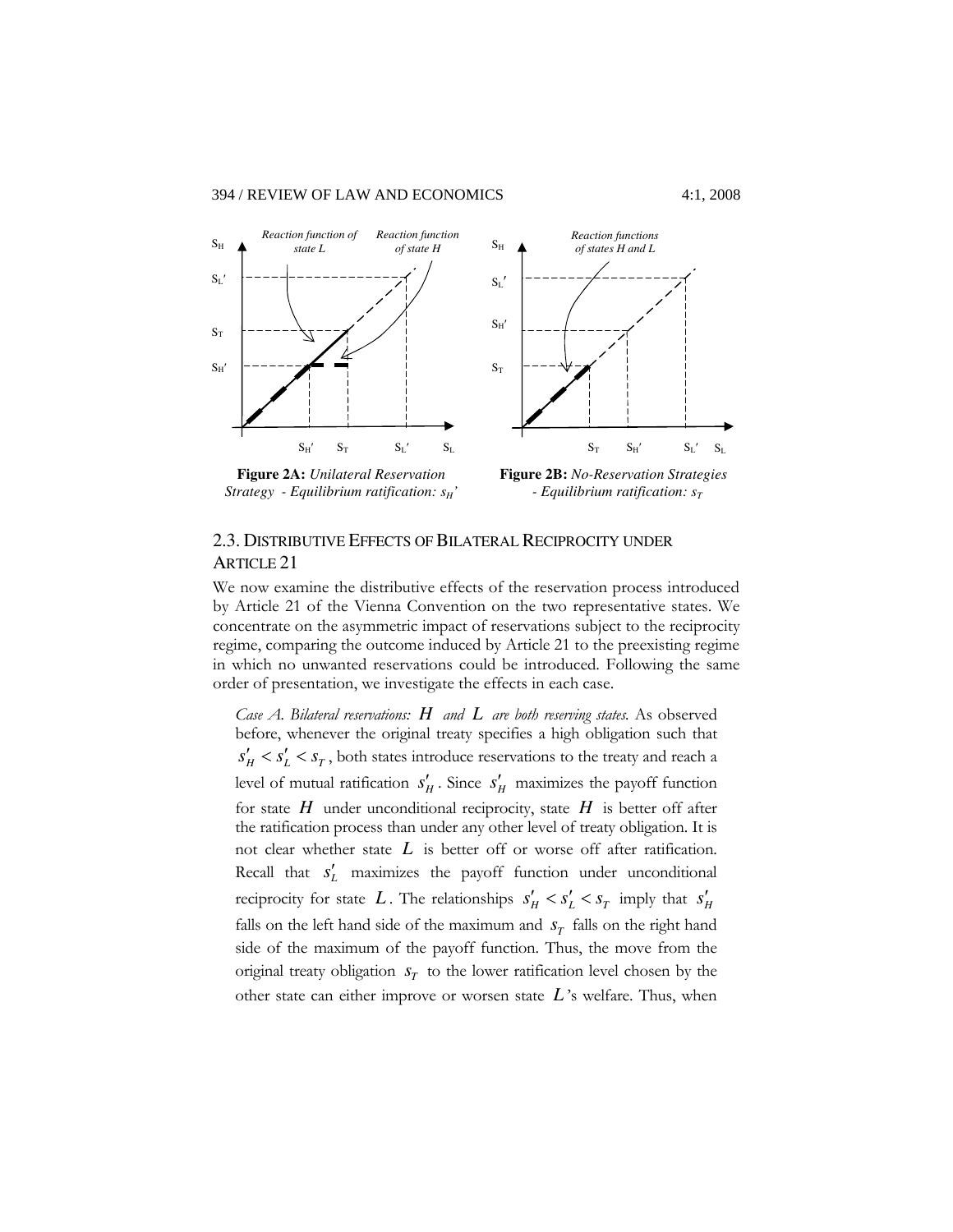both states introduce reservations, the high-cost state is better off, but the welfare change for the low-cost state is indeterminate.

Case B. Unilateral reservation: *H* is a reserving state and *L* is a non-reserving state. The original treaty obligation falls between the privately optimal treaty levels for the two states,  $s'_H < s_T \leq s'_L$ . Here the high-cost state introduces a reservation. The low-cost state has no incentive to introduce a reservation, but can at least invoke the reciprocal effects of the high-cost state's reservation against such state.17 In this bilateral sub-treaty relationship, the equilibrium ratification  $S'_{H}$  is determined by the highcost state. As in the last case, the high-cost state  $H$  is better off after the ratification process, since it achieves its first best treaty level under reciprocity. Unlike in the previous case, the low-cost state *L* is worse off because the equilibrium ratification  $s'_{H}$  is further from the optimal level of state *L* than the level of treaty obligation  $s<sub>r</sub>$ . Thus, when there is a unilateral reservation, the welfare of the reserving state is always improved while the welfare of the non-reserving state is worsened.

Case C. No reservation: *H* and *L* are both non-reserving states. The treaty obligation is lower than the private optimal levels for the relevant states,  $s_T \leq s'_H < s'_L$ , so that neither state has an incentive to introduce a reservation even though both have an option to do so. Both states ratify the treaty in full in equilibrium. When no reservations are introduced by either state, welfare does not change after the ratification process.

## 2.4. THE MULTILATERAL SETTING

So far the bilateral relationship of representative states *H* and *L* which are parties to a multilateral treaty is considered. Now contemplate the multilateral effects of treaty ratification under Article 21 of the Vienna Convention with N participating states. Each state benefits from other states' acceptance and ratification of a treaty obligation, and incurs cost by agreeing to fulfill the treaty obligations by ratifying the treaty. When a uniform treaty obligation crumbles into a network of bilateral treaty obligations, the overall benefit of a participating state is determined by the sum of the benefits derived from each sub-treaty relationship in which it participates. The payoff for state  $i$ ,  $P_i$ , is the sum of all

<sup>&</sup>lt;sup>17</sup> In this context, the non-reserving state obtains a lower treaty level than its ideal level, but avoids the costs of full treaty compliance in the face of the other state's partial ratification.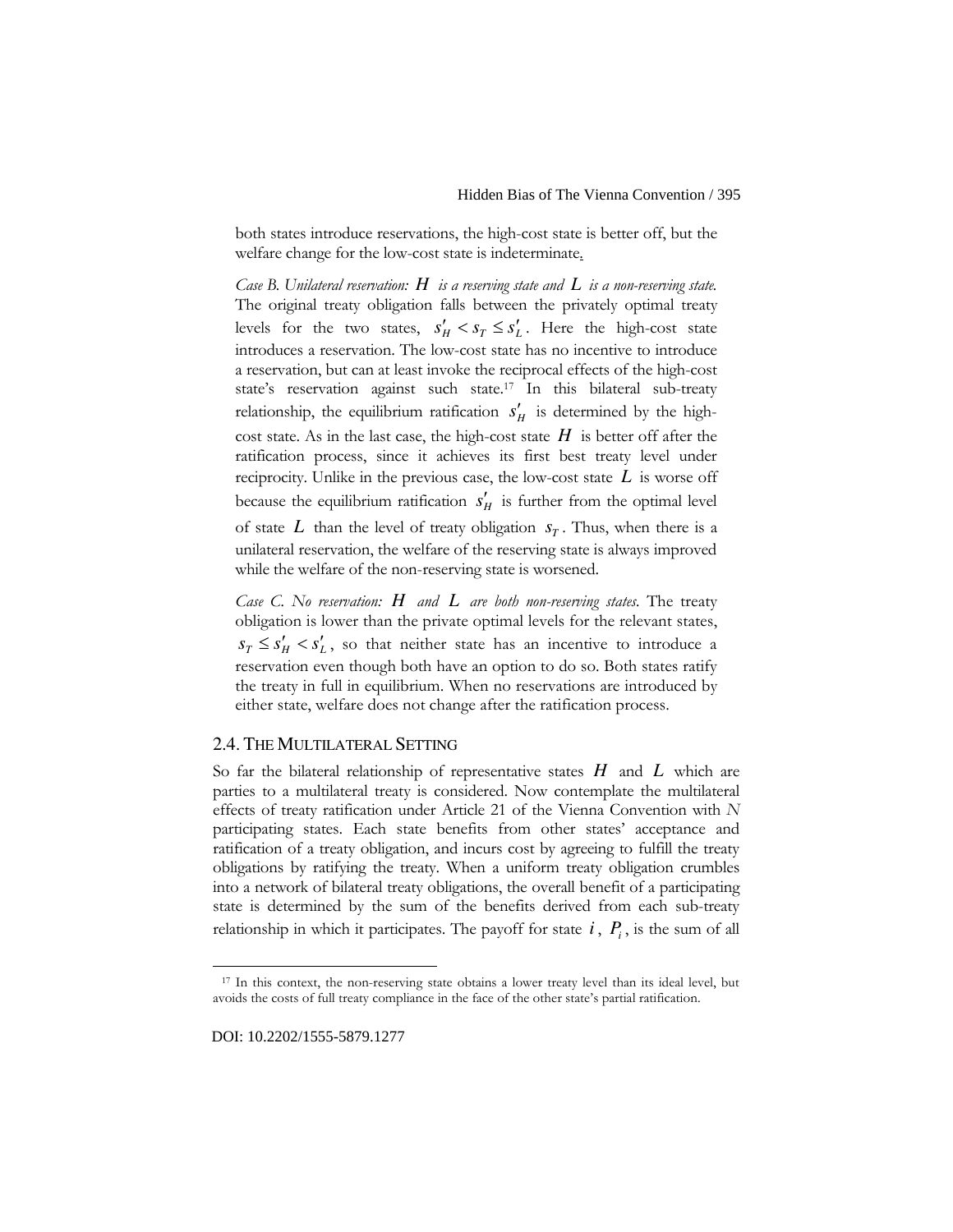$P_i^j$  where  $P_i^j$  is the payoff derived by state *i* from interacting with state *j* in the bilateral sub-treaty relationship, similar to those introduced previously. Let the level of treaty ratification of state *j* as it affects state *i* be denoted by  $s_{ii}$ and the level of treaty ratification of state  $i$  as it affects state  $j$  be denoted by  $s_{ii}$ . The benefit enjoyed by state *i* from the level of ratification by state *j* is  $b_i s_{ii}$ , and the cost incurred by state *i* for its level of treaty ratification with state *j* is  $a_i s_{ij}^2$ . The net payoff for state *i* from the treaty relationship with state *j*,  $P_i^j$ , is  $b_i s_{ji} - a_i s_{ij}^2$  where  $b_i > a_i$ . Thus, the total payoff for state *i* from participating in the multilateral treaty is given by the summation of the bilateral payoffs from the various sub-treaty relationships and is given by:

(5) 
$$
P_i = \sum_{\substack{j=1 \ j \neq i}}^N P_i^j = \sum_{\substack{j=1 \ j \neq i}}^N (b_i s_{ji} - a_i s_{ij}^2)
$$

 $\overline{a}$ 

The formulation of the states' payoffs in equation (5) assumes that state  $i$ 's benefit in entering in a treaty interaction with state  $j$  is independent from its interaction with other states. This condition implies that the ideal ratification level between two non-reserving states remains at  $s_T$  (full compliance with the treaty) irrespective of whether other states introduce reservations. Treaty ratification choices are strategically independent, which is reasonable in many situations. For example, the benefits derived from a treaty abating trade barriers between two states generally do not depend on whether other states ratify the trade treaty. Likewise, benefits derived by one state from an asylum treaty with another state do not depend on the choices of third-party states.18

As before, the optimal level of mutual ratification for state *i* in its relationship with any other state, say state  $j$ , could be found by maximizing the

<sup>&</sup>lt;sup>18</sup> Extensions of this model could contemplate strategic substitutes and strategic complements. The decision of one state to depart from full treaty compliance could alter the cost-benefit calculations of those who remain. If compliance levels are strategic substitutes, non-reserving states may increase their obligations beyond the level specified in the treaty. Examples include some environmental treaties, where failure of some states to ratify the treaty may need to be counterbalanced by higher preservation efforts by participating states. If compliance levels are strategic complements, nonreserving states may reduce their obligations below the specified treaty level. This may be the case when the non participation of some states reduces the benefits of participation for the other states. Examples include coordination treaties creating network externalities (e.g., technological standards), the value of which depends on the level of participation and resulting diffusion.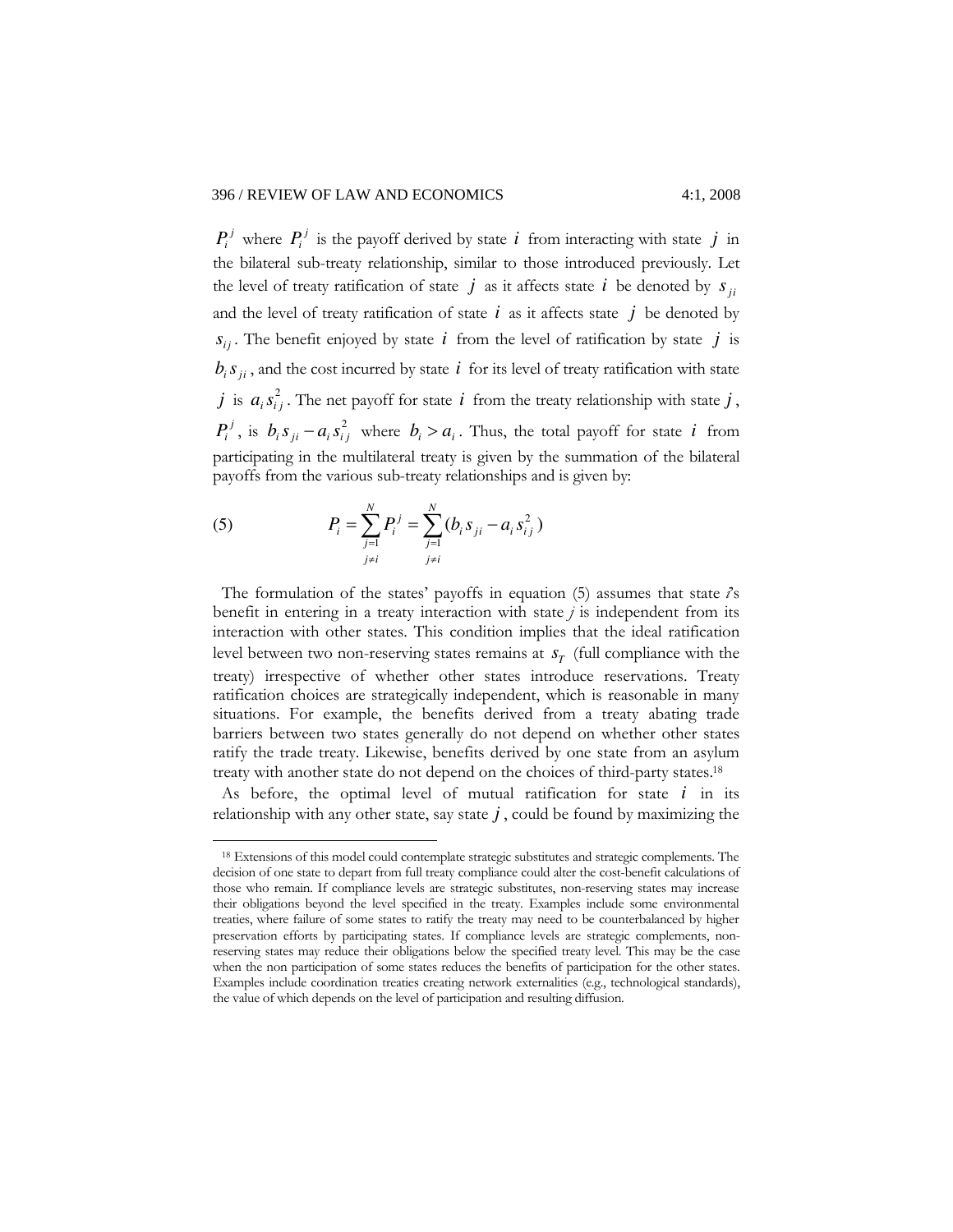payoff assuming unconditional reciprocity  $b_i s_{ij} - a_i s_{ij}^2$ . To maximize this payoff, state *i* would choose  $s_i' = b_i/2a_i$  - the optimal level of ratification under unconditional reciprocity.

The N states participating in the formation and ratification of the treaty are ranked from 1 to  $N$  such that state 1 is the highest cost state, and state  $N$  is the lowest cost state:<sup>19</sup>

(6) 
$$
\frac{a_1}{b_1} > \frac{a_2}{b_2} > \dots > \frac{a_N}{b_N}
$$
, or,  $s_1' < s_2' < \dots < s_N'$ 

In the process of bargaining for a mutually acceptable treaty level, it is likely that the states would agree to an intermediate level of treaty obligation. This is true because states are expected to bargain until the sum of their payoffs under reciprocity is maximized. The aggregate payoff function for all signatory states is maximized when states undertake a level of treaty obligation  $s<sub>T</sub>$  falling between the privately optimal levels of ratification for the states at both ends of the cost distribution: state 1 and state  $N^{20}$  In other words, there exists a state M between 1 and N such that the treaty obligation  $s_T$  satisfies:

(7) 
$$
S'_M = \frac{b_M}{2a_M} < s_T < \frac{b_{M+1}}{2a_{M+1}} = s'_{M+1}
$$

Recall that if the optimal level of ratification under unconditional reciprocity is greater than or equal to the original treaty obligation  $S_T$ , the state would be a non-reserving state. Thus, all states from  $M+1$  to N are non-reserving states. On the other hand, states 1 through  $M$  have incentives to introduce reservations to the treaty. To study the reciprocal reservation mechanism provided in Article 21 of the Vienna Convention in this multilateral context, we consider three separate cases.

 $\overline{a}$ <sup>19</sup> For convenience we assume strict inequality for ranking the cost-benefit ratios. The results can be modified if weak inequalities are involved.

 $20$  As an extremely simplified example, take the payoff functions for state  $H$  and  $L$  discussed earlier. The aggregate payoff function under reciprocity is  $b_{H} s - a_{H} s^{2} + b_{L} s - a_{L} s^{2}$ . The level of treaty obligation that maximizes this payoff is  $s_T = (b_H + b_L)/2(a_H + a_L)$ . It can be proved that  $S_T$  is greater than  $b_H/2a_H$  and less than  $b_L/2a_L$ . For other details, see the discussion on reciprocal social optimum in Fon and Parisi (2003b).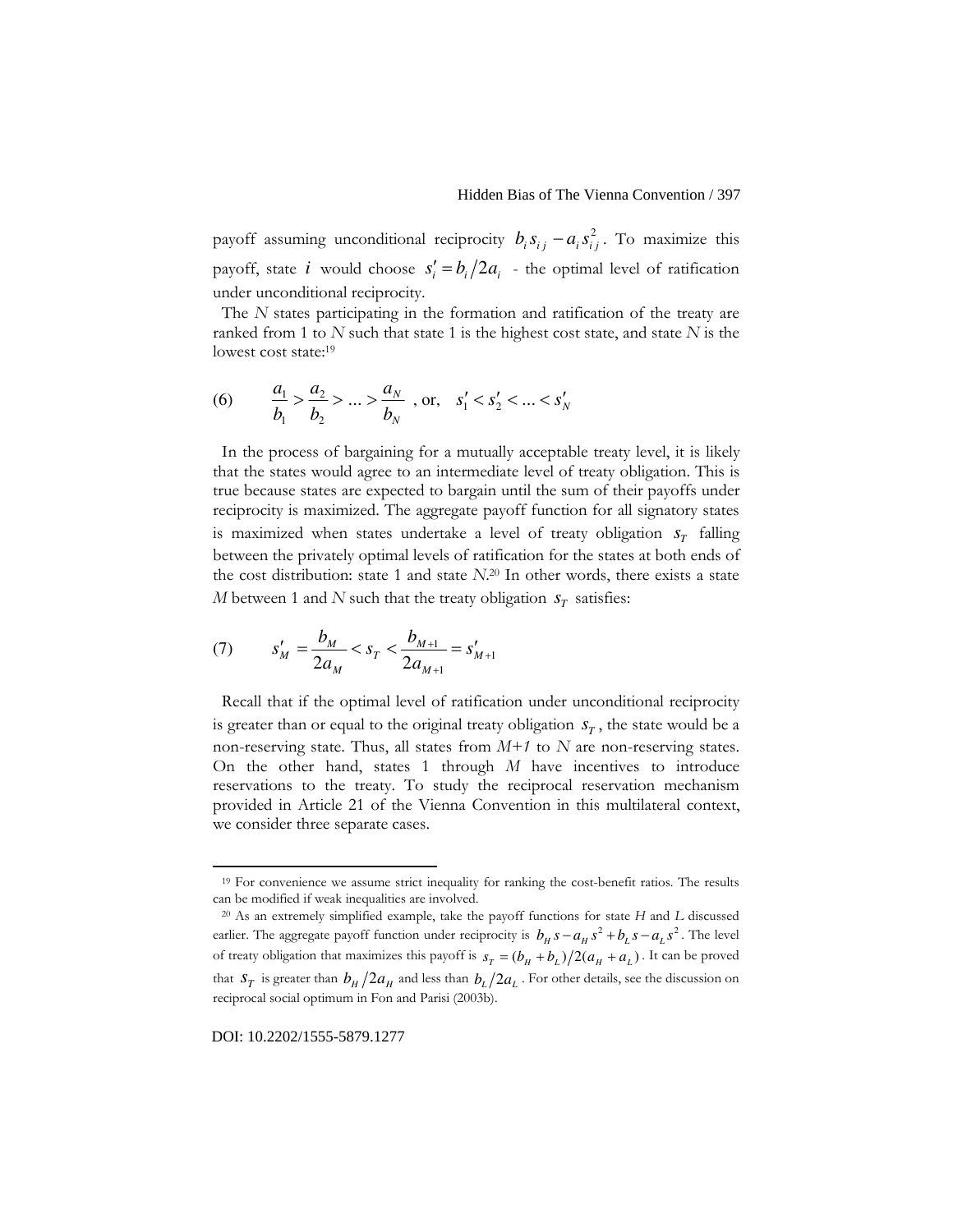## 2.5. NON-RESERVING STATES

The first group of cases includes situations in which state *i* is a non-reserving state. Here  $i \geq M + 1$  and  $s_i' = \frac{b_i}{2} > s_T$ *i*  $i' = \frac{v_i}{2a_i} > s$  $s'_{i} = \frac{b_{i}}{2a_{i}} > s_{T}$ . The content of the treaty relationship between a non-reserving state *i* and another state *j* depends on whether *j* is itself a reserving or non-reserving state. If *j* is a non-reserving state

 $(j \geq M + 1)$ , the bilateral sub-treaty relationship between the two states is characterized by full ratification  $(s_T)$  since neither state has an incentive to introduce a reservation. Thus, the opportunity to introduce unilateral reservations made possible by Article 21 of the Vienna Convention has no impact on the welfare of state *i* when going through the process of ratification with another non-reserving state.

On the other hand, when  $i$  is a non-reserving state and  $j$  is a reserving state  $(j \leq M)$ , then state *j* must be higher cost compared to state *i*. The unilateral reservation introduced by state  $j$  leads to an equilibrium level of treaty ratification  $s'$ . The welfare of state  $i$ , the non-reserving low-cost state, is negatively affected by the possibility offered by Article 21 of the Vienna Convention to introduce unilateral reservations.

Recall that the total payoff for state  $\vec{i}$  from the multilateral treaty is given by the summation of the various bilateral payoffs with all other signatory states, as in (5). The equilibrium payoff for state  $i$  after the ratification process under Article 21 should naturally be separated into two parts. The first part represents payoffs obtained from interacting with reserving states (1 to M), and the second part is given by payoffs from interacting with other non-reserving states  $(M + 1)$  to N). Recalling that the non-reserving states are those ranked from  $M+1$  to  $N$ , the equilibrium payoff for a non-reserving state *i* is given by the following.

(8) 
$$
P_i = \sum_{j=1}^{M} (b_i s'_j - a_i s'_j)^2 + \sum_{\substack{j=M+1 \ j \neq i}}^{N} (b_i s_T - a_i s_T^2)
$$

[*i* a non-reserving state,  $i \geq M+1$ ]

The equilibrium payoff in  $(8)$  shows that state  $i$  suffers an insufficient level of ratification in  $M$  cases, but receives the full treaty payoff in the remaining *N* − *M* − 1 bilateral sub-treaty relationships.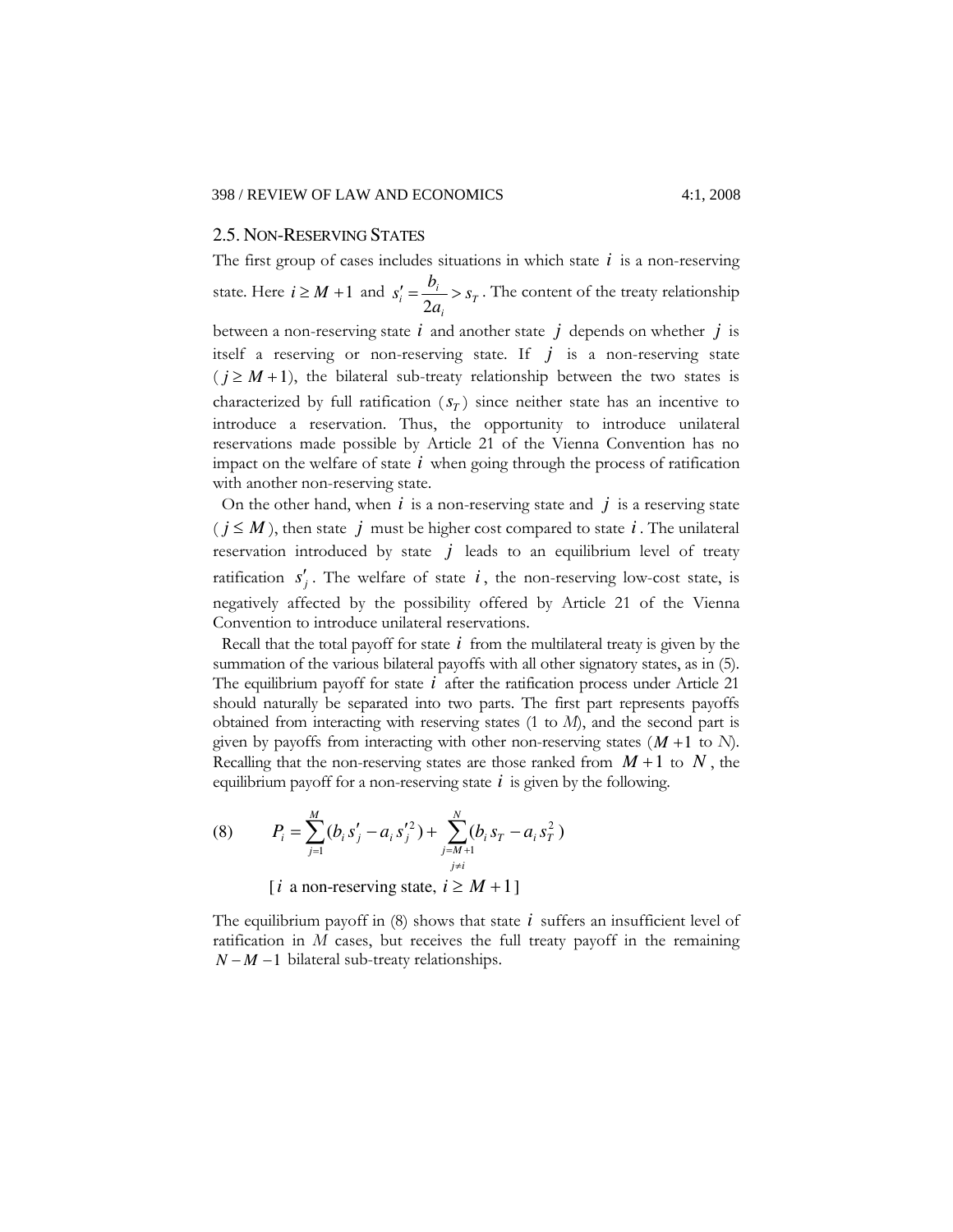## 2.6. RESERVING STATES

In the second group of cases, state *i* is a reserving state:  $i \le M$  and  $\frac{b_i}{2a_i} < s_T$ *i*  $s_i' = \frac{b_i}{2}$ 2 . The interaction of a reserving state *i* with another state depends on whether the latter is a reserving or non-reserving state. If the other state  $j$  is a non-reserving state, state  $i$  is higher cost compared to state  $j$ , with  $j \in \{M+1, ..., N\}$ . The mutual level of treaty ratification is determined by the high-cost state *i*'s ratification at level  $s_i'$ . The welfare of state *i*, the reserving state, is improved by the opportunity to introduce unilateral

reservations under Article 21 of the Vienna Convention.21

When state  $i$  interacts with another reserving state  $j$ , the resulting equilibrium level of ratification depends on whether state *i* or state *j* is higher cost.<sup>22</sup> Since all states are ranked in decreasing order in terms of relative cost, state  $i$  is relatively high cost in comparison to state  $j$ , when such a state falls in the range  $j = i+1, ..., M$ . The equilibrium level of ratification  $s'_i$  in these cases is determined by the high-cost state *i* . Here, the welfare of state *i* , the reserving state, is also improved by the opportunity to introduce reservations against other reserving, and yet lower cost, states.

Different results are obtained when state  $i$  is a lower cost state relative to the other reserving states, 1 through *i* −1. In spite of the common use of reservations, each bilateral sub-treaty relationship is characterized by an equilibrium level of ratification  $s'$ , which is determined by the relatively highcost state  $j$ , where  $j \in \{1, ..., i-1\}$ . In each of these interactions with relatively high-cost states, the changes in welfare for the low-cost state  $i$  are indeterminate under the process of reservation and ratification set forth by Article 21. This result reflects the indeterminacy already observed in case A above.

The equilibrium payoff for state *i* following various reservations under Article 21 should again be separated into two parts. The first part is given by payoffs from interacting with other reserving and relatively high-cost states (1 to *i* −1). The second part is given by payoffs from interacting with other reserving and relatively low-cost states  $(i+1$  to  $M$ ) or non-reserving states  $(M+1)$  to N). Recalling that the reserving states are those ranked from 1 to *M* , the equilibrium payoff for a reserving state *i* is given by the following.

DOI: 10.2202/1555-5879.1277

<sup>&</sup>lt;sup>21</sup> This is discussed in case *B* above. In this specific case where  $\boldsymbol{i}$  is the reserving state, state  $\boldsymbol{i}$ plays the role of *H* and *j* plays the role of *L* .

<sup>&</sup>lt;sup>22</sup> This is discussed in case  $A$  above.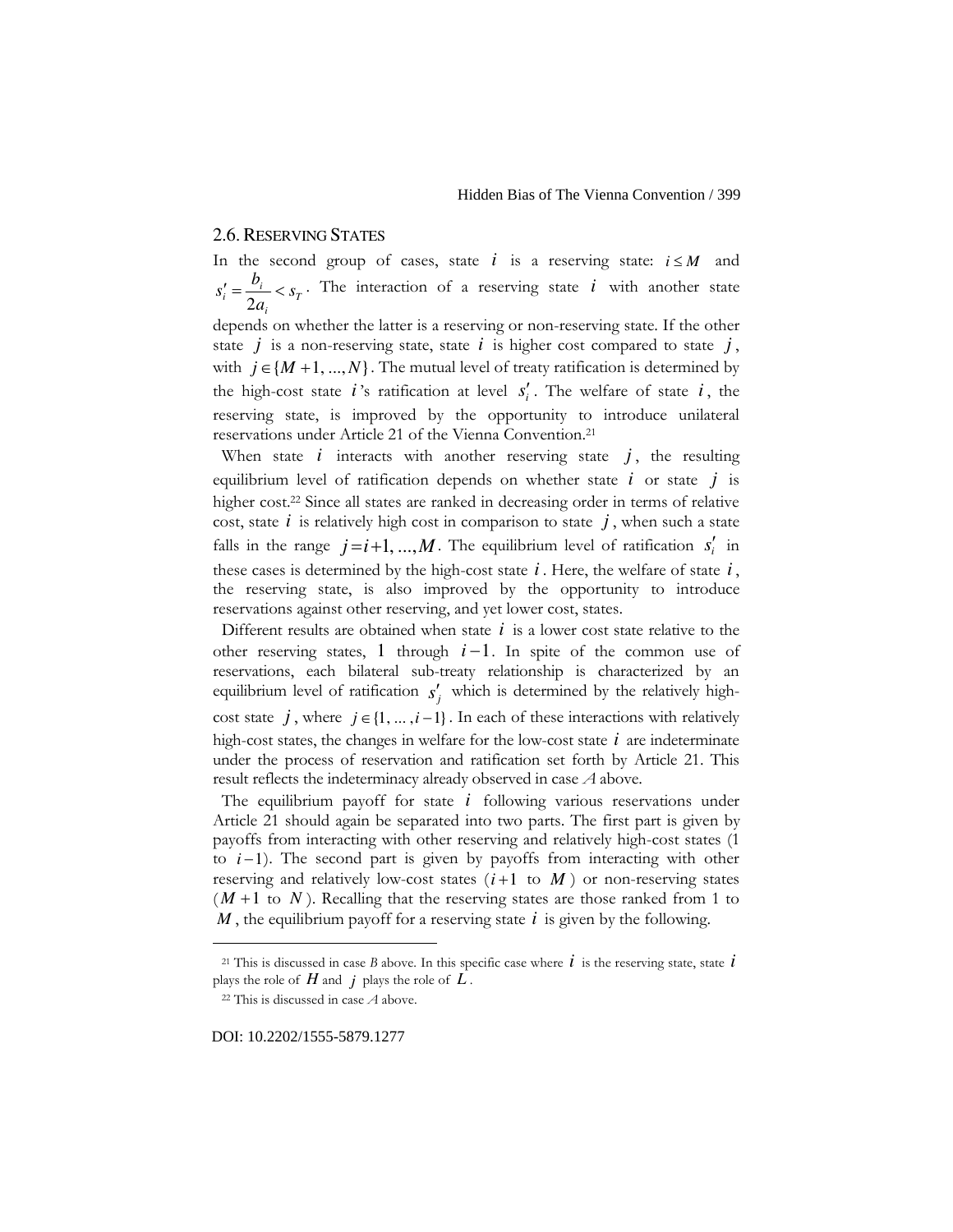(9) 
$$
P_i = \sum_{j=1}^{i-1} (b_i s'_j - a_i s'_j^2) + \sum_{j=i+1}^{N} (b_i s'_i - a_i s'_i^2)
$$
  
[*i* a reserving state, *i*  $\leq$  *M*]

The equilibrium payoff in  $(9)$  shows that state  $i$  suffers an insufficient level of ratification in *i* −1 cases but obtains its optimal payoff in the remaining  $N - i$  bilateral sub-treaty relationships.

Comparing the payoff for a non-reserving state in (8) with the payoff for a reserving state in (9), we see that the reserving state is faced with undesired reservations from fewer states than the non-reserving state since there are fewer terms in the first summation in (9) than in the first summation in (8). Meanwhile in the remaining bilateral relations, the reserving state controls the level of treaty obligations in a larger number of cases, while the non-reserving state is constrained by the level of the treaty  $s_T$  and obtains the full treaty payoff in fewer cases. This means that the process of treaty reservations set forth by Article 21 gives an advantage to reserving states over non-reserving states.

## 2.7. THE HIGHEST COST STATE

Given our criterion for ranking states, state 1 is the highest cost state. Given a treaty obligation  $s<sub>r</sub>$ , the highest cost state would be a reserving state. The possibility for state 1 to introduce unilateral reservations under Article 21 of the Vienna Convention implies that this state's reservation would affect the levels of treaty ratification in its relationship with all other states. Thus the highest cost state's welfare is improved by the opportunity to introduce reservations in every bilateral sub-treaty interaction. As a special case of the equilibrium payoff formulated for the general case of a reserving state, the first term in equation (9) disappears since no other reserving state has a higher cost than state 1. Consequently, the equilibrium payoff for state 1 with reciprocal effects of reservations is the following.

(10) 
$$
P_1 = \sum_{j=2}^{N} (b_1 s_1' - a_1 s_1'^2)
$$

The equilibrium payoff in  $(10)$  shows that state *i* obtains its optimal payoff in all  $N-1$  sub-treaty relationships, and never suffers excessive treaty reservations by other states.

Comparing the payoff for the highest-cost state in (10) with the payoff for the representative reserving state in (9), we see that the highest-cost state never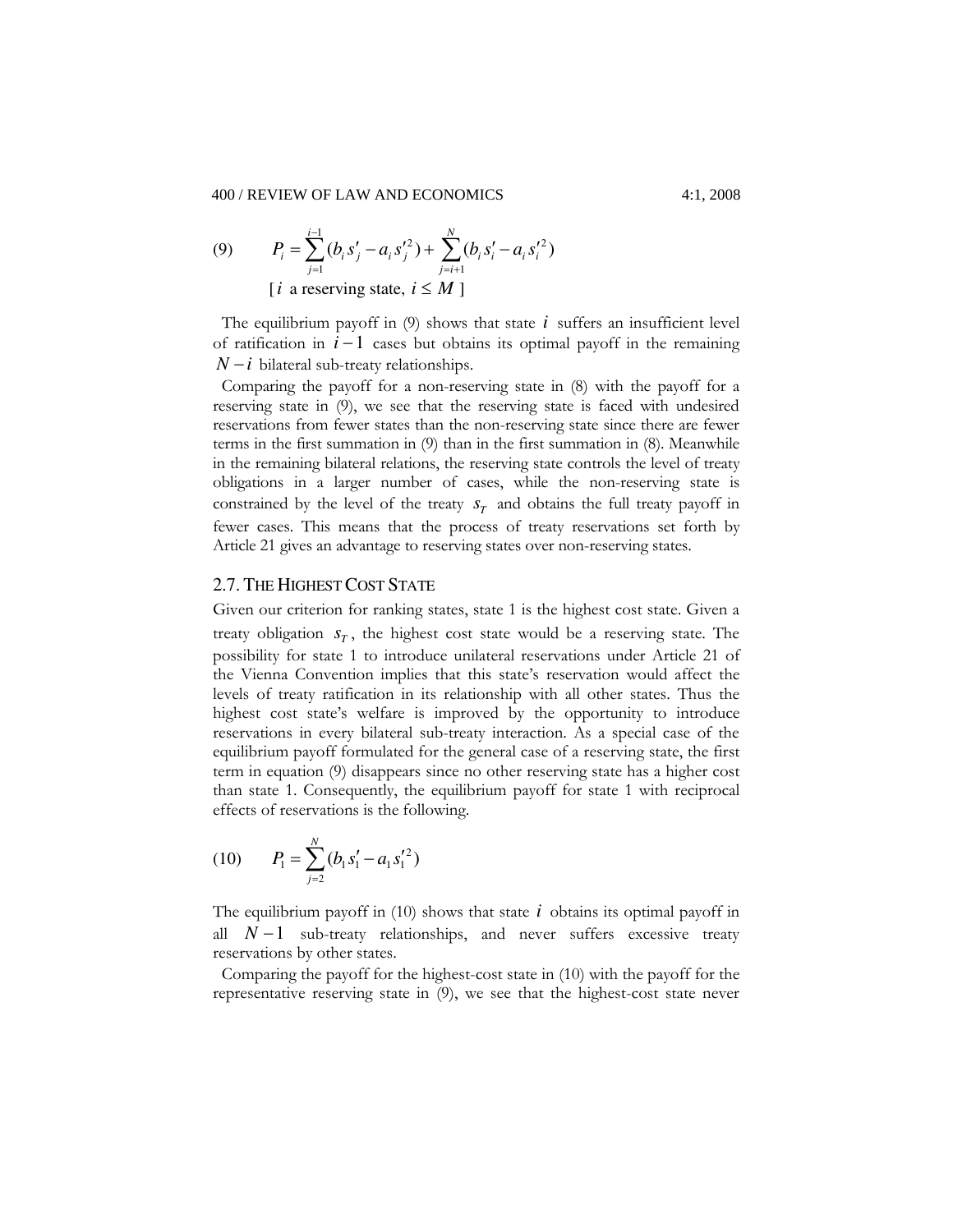faces undesired reservations from other states. This can be seen from the fact that the first summation in (9) disappears in (10). The highest-cost state effectively controls the level of ratification so that its optimal treaty level prevails in all bilateral treaty relations with other states. This shows that treaty reservations set forth by Article 21 not only give an advantage to reserving states over non-reserving states, but they also give an increasing advantage to states that prefer lower levels of international treaty obligations.

### 2.8. OTHER CONSIDERATIONS

As a fist step towards understanding the impact of Article 21 on the states' obtainable payoffs, our model treated the content and membership of the underlying treaty as exogenous. The prospect of unilateral reservations affects terms of the underlying treaty and often affects states' incentives to negotiate treaties. When states can anticipate ratification strategies of other states, they may take such effects into account in determining the content and participation to the treaty. Given the highlighted workings of Article 21, there are different ways in which heterogeneous states could react to the reservations regime in a multilateral treaty.

First, states may anticipate the bias effect of unilateral reservations under Article 21 and choose not to enter into multilateral treaty arrangements with high-cost states. High-cost states could corrode the benefits of low-cost states by lowering commitment levels at the ratification stage. This helps explain why treaty membership is confined in many situations to relatively homogeneous states that share a common goal with similar cost-benefit ratios. Thus, different groups of states form different plurilateral treaties with limited participation, rather than attempting to coalesce in a multilateral treaty with universal participation. Examples include regional treaties for economic development, trade treaties among industrialized countries, and outer space exploration agreements. By entering into treaties with fewer participants with similar interests, states ensure a higher level of homogeneity and reduce the risk of treaty corrosion via unilateral reservations.

Second, states may realize that benefits can be obtained from international cooperation extended to heterogeneous states. The heterogeneity of states often implies, however, that different states have different ideal treaty ratification levels. The reservation mechanism set forth by Article 21 gives high-cost states a greater opportunity to reach their ideal points relative to lowcost states. The joint-payoff maximizing arrangement frequently lies between the ideal levels of high-cost and low-cost states. In these situations, treaty arrangements are not the fruit of consensus, but of compromise. Often, highcost states can be enticed to undertake higher levels of treaty participation with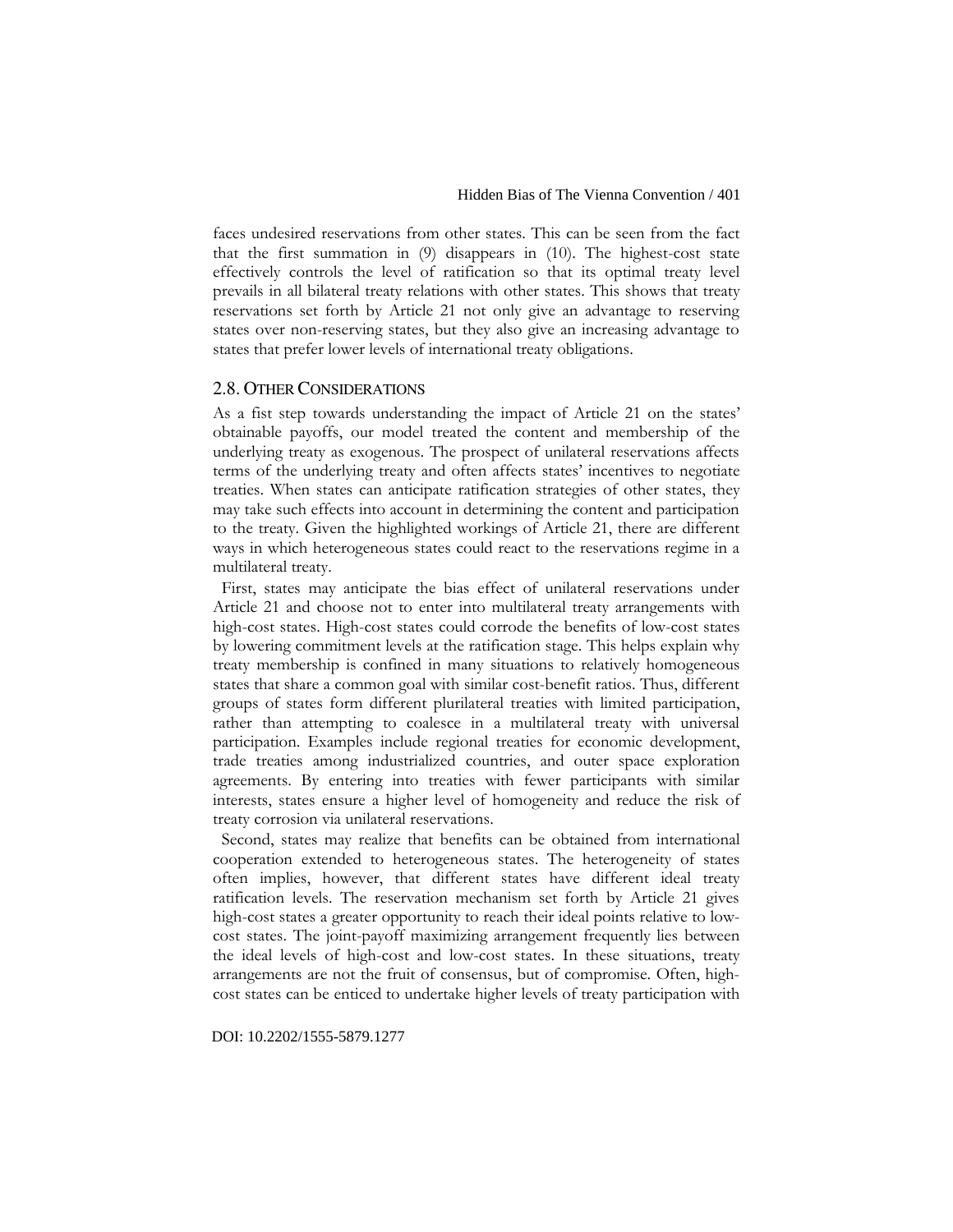side payments or lateral concessions. In these cases, an implicit price can be found in the side concessions made by one state to one or more other states in the process of treaty negotiations. For example, states whose privately optimal levels of treaty obligations below the aggregate optimum may be induced to accept higher levels of obligation in exchange for side benefits of some sort. Sufficient side payments could reduce the degree of heterogeneity between states by turning a high-cost state into a relatively low-cost state, or vice versa. Once the joint-payoff optimum is achieved, the content of the treaty could still be undermined by subsequent reservations of states that prefer lower levels of obligation. It is thus in the interest of all states to exclude ex post unilateral reservations. Our analysis illustrates why in practice, when treaties involve side payments or lateral concessions, parties often opt out of the regime of Article 21, with an explicit preclusion of ex post unilateral reservation under Article 19(a) of the Vienna Convention.

Third, heterogeneous states may anticipate the effect of Article 21 and yet wish to extend participation to as large a group of states as feasible. This may be the case for treaties for which the objectives can be better achieved with widespread participation, such as environmental, economic integration, and human rights treaties. Here compromise leads participating states to undertake asymmetric obligations such as different timing for implementing new emission standards, partial waivers for developing countries, and accommodating different cultural traditions in the interpretation of human rights principles. Indeed, "common but differentiated responsibilities" are specified in Principle 7 of the Rio Declaration on Environment and Development and "equitable and appropriate contributions" are included in Article 4 in the United Nations Framework Convention on Climate Change.

Another specific example is the WTO regime, where many heterogeneous states have contracted on a number of issues ranging from trade in goods to intellectual property rights. The WTO contains several provisions on special and differential (s'n'd) treatment in favor of developing countries. This amounts to a situation where the treaty imposes asymmetric obligations on the negotiating states. The WTO avoids reservations by anticipating the potential effect of ex post reservations and agreeing to reach an equilibrium that lowers the burden on high-cost states. Thus, the treaty outcome can be seen as anticipating the bias of Article 21, adjusting the initial treaty arrangement to the likely outcome of a uniform treaty corroded by subsequent reservations. The s'n'd-type provisions have the dual advantage of allowing parties to maximize the joint advantage ex ante and to increase the transparency and predictability of the final result through explicit negotiations. In situations such as environmental and human rights protection treaties, widespread treaty participation is more important than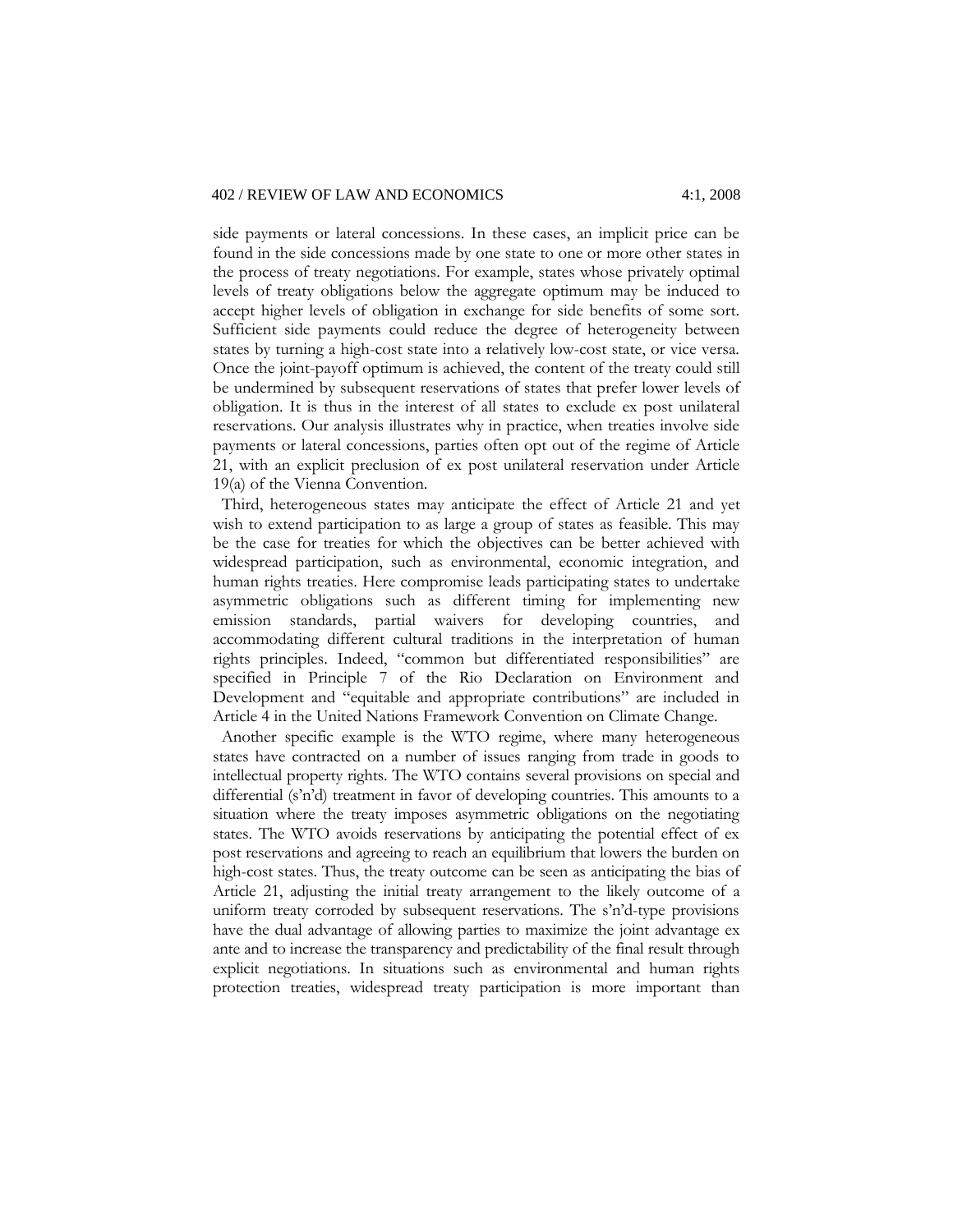uniformity of international obligations and it may be appropriate to allow occasional non-strategic reservations necessitated by internal political or constitutional constraints of the participating states.

Finally, even if it is possible for states to foresee the likely ratification choices of other states, it may be difficult to adjust the substantive terms of the treaty to anticipate such results. Treaty provisions are drafted for general and uniform application, even though the generality and uniformity of the effects may be undermined by subsequent reservations. It would be difficult to draft treaty provisions that anticipate the complex bilateral and multilateral effects of unilateral reservations. In the practice of international law where treaty reservations are observed, not every reservation can be attributed to a lack of rational foresight by the signatory states.

## 3. CONCLUSIONS

Under the reservations regime in force prior to the Vienna Convention, unanimity principles governed the effects of unilateral reservations at the time of treaty accession and ratification. Under such a regime, reservations become effective only if all other states give their consent. This prevents non-reserving states from being made worse off by unilateral reservations introduced by another signatory state at the time of ratification.

The strength of the reservations regime introduced by the Vienna Convention lies in complex multilateral treaties, where significant negotiating (and renegotiating) cost savings can be achieved when minor deviations from the agreement are allowed through reservations. This paper unveils an interesting effect of the process of treaty ratification introduced by the Vienna Convention on the Law of Treaties. Behind the apparent neutrality of the reciprocity principle, reservations under Article 21 create a bias where states with a comparative disadvantage in treaty implementation have a systematic advantage. Given the opportunity to introduce reservations, Article 21 tilts the balance in favor of high-cost and low-benefit states who can take advantage of the mechanism of reciprocity. The bias brought about by the introduction of the reciprocity principle in treaty reservations thus had potential distributive effects between different groups of states.23

DOI: 10.2202/1555-5879.1277

-

<sup>&</sup>lt;sup>23</sup> From an economic point of view, states are expected to take into account these distributive effects when "pricing" the treaty agreement. However, in spite of many similarities between treaties and contracts, multilateral treaty obligations are generally undertaken by states without any side payment. In these situations no price system is capable of capturing the distributive effects of the reservation rule.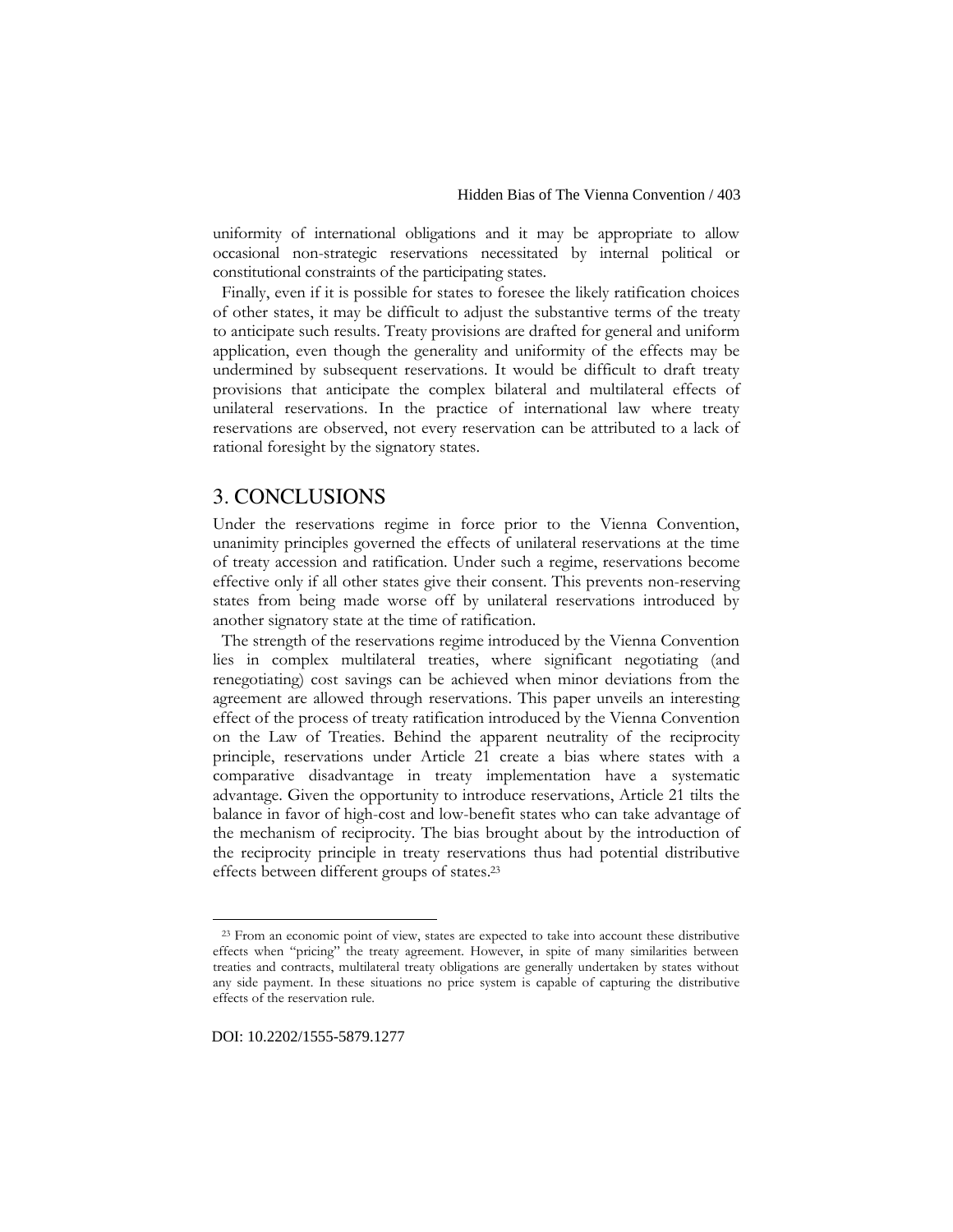$\overline{a}$ 

These effects of Article 21 never became a matter of open contention during several years of preparatory work that preceded development of rules on treaty reservations. The main argument for changing the existing reservation rules was based on the need for greater flexibility brought about by the increasing diffusion of multilateral treaties in world politics. By giving states greater flexibility in accepting terms of a treaty, Article 21 avoids undesirable holdups in the ratification process and ultimately fosters greater state participation. On the other hand, states that opposed changes in the law of treaty reservations feared that any departure from the unanimity principle would contradict past practice and run the risk of casting a shadow of ambiguity over treaty language.<sup>24</sup> In wrestling with this problem, the U.N. General Assembly asked the International Court of Justice to offer its guidance on the question of reservations, and also turned to the International Law Commission for its expertise.25 Neither of these official opinions indicates an explicit awareness of the bias effects of the reciprocity principle.

In spite of the lack of open discussion of this matter, it is interesting to look back at the peculiar split between supporters and opponents of Article 21. Reciprocity under Article 21 was strongly advocated by less developed countries, such as India and other non-European countries, and was opposed by more established European nations and the United States.26 In light of our findings, note that poorer or developing states often face higher treaty implementation and compliance costs or enjoy lower benefits from the fulfillment of international obligations, while richer nations generally advocate and are willing to undertake higher levels of international obligations. Several treaties, for example, explicitly impose more stringent obligations on wealthier

<sup>24</sup> The General Assembly asked the International Law Commission to "study the question of reservations to multilateral conventions both from the point of view of codification and from that of progressive development (resolution 478 (V) of 16 November 1950). See also Report of the International Law Commission on the work of its forty-ninth session 12 May\_18 July U.N. GAOR, 52<sup>nd</sup> Sess., Supp. No. 10, U.N. Doc. A/52/10 (1997) discussed in Parisi and Sevcenko (2002).

<sup>25</sup> Even after the Court rendered its opinion, the ILC input still was relevant because the Court, relying on the abstract nature of an advisory opinion, left many questions unanswered about how a regime would work that did not require unanimous acceptance of reservations.

<sup>&</sup>lt;sup>26</sup> The debate that followed India's request for accession to the Inter-Governmental Maritime Organization is informative of the positions taken by the various nations on the general issue of reservations. Documentation is available at GAOR, 14th session, annexes, a.i. 65 (1959). Position of India is described in A/4188 and that of the Secretary General in A/4235. Rosenne (1989) suggests that the fall of the unanimity rule and allowance of reservations is a product of the demise of European dominance in international relations. The United States ultimately failed to ratify the Vienna Convention on the law of treaties. In practice the United States closely scrutinizes reservation provisions prior to signing a multilateral treaty, to avoid applicability of other default mechanisms of reservation.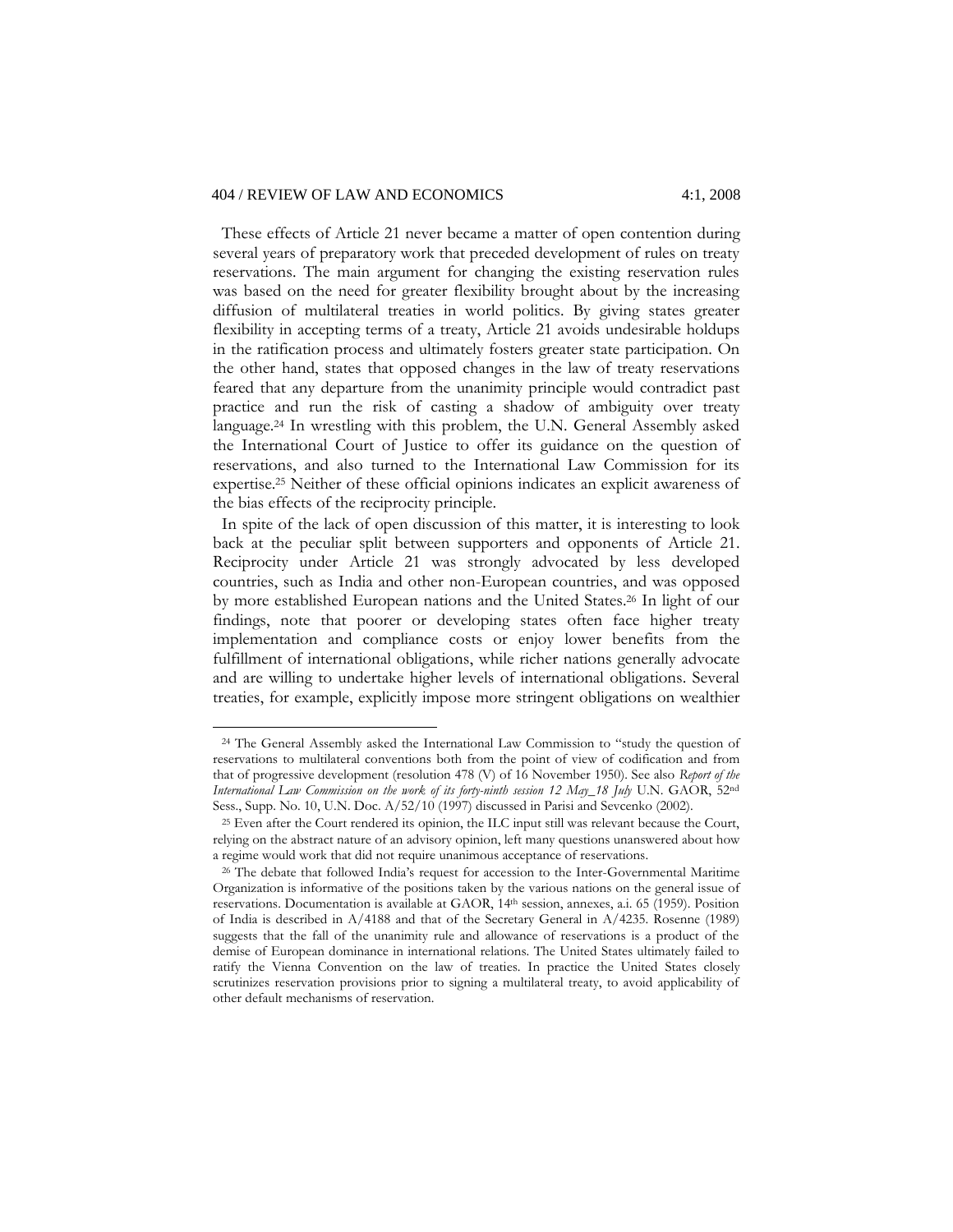or industrialized states. The Montreal Protocol on Ozone-Depleting Substances takes this to an extreme by having wealthier nations subsidize 100% of the poorer nations' compliance costs. This treaty outcome is a good illustration of our "hidden bias" hypothesis, since poorer states bear no costs and receive some benefits.27

This paper has identified the source of the bias in the unequal opportunity to introduce reservations. A high-cost state, one who gains less relative to the costs it bears than other states, wishing to avoid application or to reduce the content of a given treaty provision, has the opportunity to do so via unilateral reservations. No symmetric opportunity is given to other states who desire to add provisions to a treaty or to raise the content of a treaty obligation under an existing provision. High-cost nations thus have an intrinsic advantage over low-cost states in shaping the content of multilateral treaty relations. The actual allocation of this advantage across different categories of states depends a great deal on context. Although this bias may often favor poorer and developing nations that face higher cost-benefit ratios in treaty implementation, it may in other situations favor larger and powerful nations, whose well-being depends less critically on international cooperation. For example, since NAFTA the United States is much more reserved in sharing its intellectual property rights with other countries. Thus, in general, the Vienna Convention may not create universal systematic bias, given that a state may be a high-cost state with regards to one kind of treaty, but be a low-cost state with respect to another kind of treaty.

The applicability of our model is limited in the important case of human rights treaties. In these cases, a universality of membership is deemed highly desirable, as the value to each member increases as the membership of a human rights treaty increases. The actual obligations of human rights treaties are often expected to be aspirational, which is opposite to what is assumed in the model, where treaty language creates real and binding obligations. Further, the benefits of human rights treaties are public goods and they do not derive from the bilateral observance of these treaties between signatory states. A state enjoys any benefits from the adherence to human rights specified in a treaty by other signatory states, whether the state is itself a member of the treaty or not.

DOI: 10.2202/1555-5879.1277

<sup>&</sup>lt;sup>27</sup> Note that the roles of developing and developed states are reversed in some cases, and the developed nations are the high-cost states. For example, in human rights treaties, while the costs of implementation are likely to be higher for developing states, in practice there is little expectation that these countries will meet the high standards specified in multilateral human rights treaties. On the other hand, under strict scrutiny of the many international watch-dog organizations, the more advanced states are expected to rigidly adhere to the agreements from these treaties and are the de facto high-cost states.